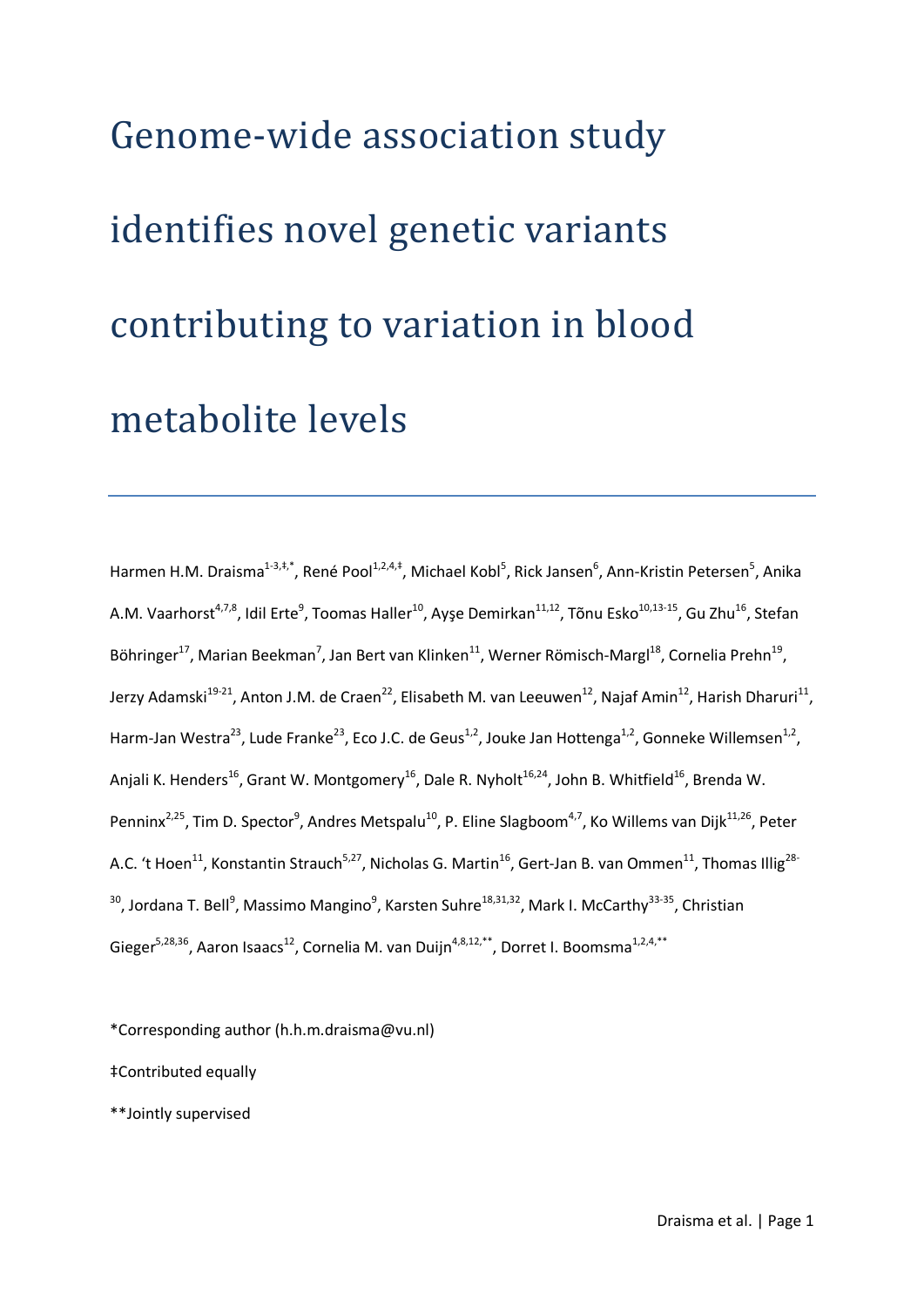- 1. Department of Biological Psychology, VU University Amsterdam, van der Boechorststraat 1, 1081 BT, Amsterdam, The Netherlands.
- 2. The EMGO+ Institute for Health and Care Research, Amsterdam, The Netherlands.
- 3. Neuroscience Campus Amsterdam.
- 4. BBMRI-NL: Infrastructure for the Application of Metabolomics Technology in Epidemiology (RP4), The Netherlands.
- 5. Institute of Genetic Epidemiology, Helmholtz Zentrum München German Research Center for Environmental Health, Ingolstädter Landstraße 1, Neuherberg, 85764, Germany.
- 6. Department of Psychiatry, VU University Medical Center, Neuroscience Campus Amsterdam, VUmc, A.J. Ernststraat 1187, 1081 HL Amsterdam, The Netherlands.
- 7. Department of Molecular Epidemiology, Leiden University Medical Center, PO Box 9600, 2300 RC Leiden, The Netherlands.
- 8. Netherlands Consortium for Healthy Aging, Leiden University Medical Center, Leiden, the Netherlands.
- 9. Department of Twin Research and Genetic Epidemiology, King's College London, Westminster Bridge Road, London SE1 7EH, UK.
- 10. Estonian Genome Center, University of Tartu, 23b Riia Street, Tartu 51010, Estonia.
- 11. Department of Human Genetics, Leiden University Medical Center, S4-P, P.O. Box 9600, 2300 RC Leiden, The Netherlands.
- 12. Genetic Epidemiology Unit, Department of Epidemiology, Erasmus Medical Center, Rotterdam, The Netherlands.
- 13. Divisions of Endocrinology and Genetics and Center for Basic and Translational Obesity Research, Boston Children's Hospital, Boston, MA, USA.
- 14. Broad Institute, Cambridge, MA, USA.
- 15. Department of Genetics, Harvard Medical School, Boston, MA, USA.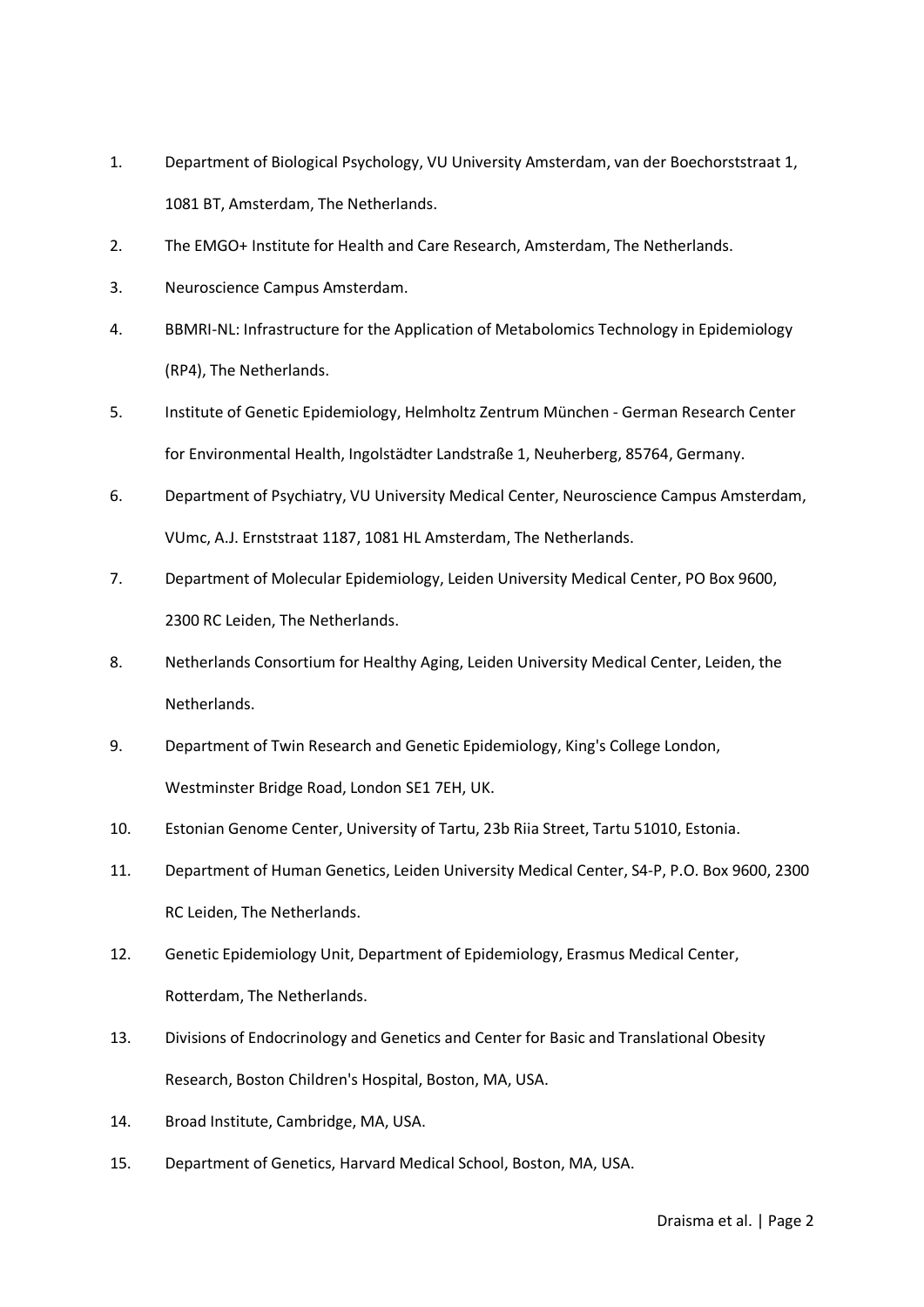- 16. Department of Genetics & Computational Biology, QIMR Berghofer Medical Research Institute, 300 Herston Road, Brisbane 4006, Australia.
- 17. Department of Medical Statistics and Bioinformatics, Leiden University Medical Center, PO Box 9600, 2300 RC Leiden, The Netherlands.
- 18. Institute of Bioinformatics and Systems Biology, Helmholtz Zentrum München, Ingolstädter Landstraße 1, 85764 Neuherberg, Germany.
- 19. Institute of Experimental Genetics, Genome Analysis Center, Helmholtz Zentrum München, Ingolstädter Landstraße1, 85764 Neuherberg, Germany.
- 20. German Center for Diabetes Research, 85764 Neuherberg, Germany.
- 21. Lehrstuhl für Experimentelle Genetik, Technische Universität München, 85350 Freising-Weihenstephan, Germany.
- 22. Gerontology and Geriatrics, Leiden University Medical Center, PO Box 9600, 2300 RC Leiden, The Netherlands.
- 23. Department of Genetics, University Medical Center Groningen, University of Groningen, Hanzeplein 1, Groningen, The Netherlands.
- 24. Institute of Health and Biomedical Innovation, Queensland University of Technology, Queensland, Australia.
- 25. Department of Psychiatry, VU University Medical Center, A.J. Ernststraat 1187, 1081 HL Amsterdam, The Netherlands.
- 26. Department of Endocrinology, Leiden University Medical Center, S4-P, PO Box 9600, 2300 RC, Leiden, The Netherlands.
- 27. Institute of Medical Informatics, Biometry and Epidemiology, Chair of Genetic Epidemiology, Ludwig-Maximilians-Universität, 81377 Munich, Germany.
- 28. Research Unit of Molecular Epidemiology, Helmholtz Zentrum München, Ingolstädter Landstraße 1, 85764 Neuherberg, Germany.
- 29. Hannover Unified Biobank, Hannover Medical School, 30625 Hannover, Germany.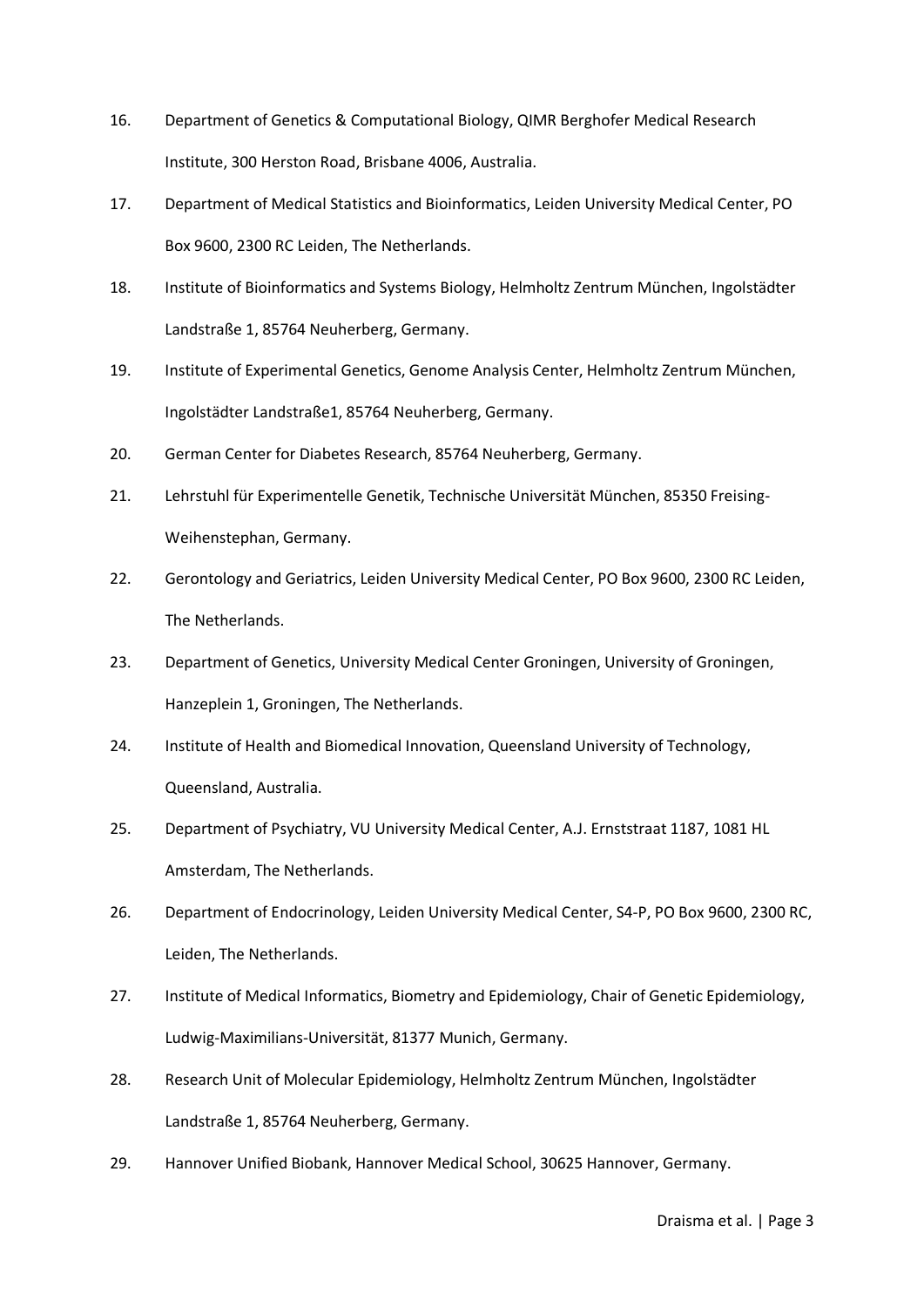- 30. Institute for Human Genetics, Hannover Medical School, Carl-Neuberg-Strasse 1, 30625 Hanover, Germany.
- 31. Faculty of Biology, Ludwig-Maximilians-Universität, 82152 Planegg-Martinsried, Germany.
- 32. Department of Physiology and Biophysics, Weill Cornell Medical College in Qatar (WCMC-Q), PO Box 24144, Education City - Qatar Foundation, Doha, Qatar.
- 33. Wellcome Trust Centre for Human Genetics, University of Oxford, Oxford, UK.
- 34. Oxford Centre for Diabetes, Endocrinology and Metabolism, University of Oxford, Oxford, UK.
- 35. Oxford National Institute for Health Research Biomedical Research Centre, Churchill Hospital, Oxford, United Kingdom.
- 36. Institute of Epidemiology II, Helmholtz Zentrum München German Research Center for Environmental Health, Ingolstädter Landstraße 1, Neuherberg, 85764, Germany.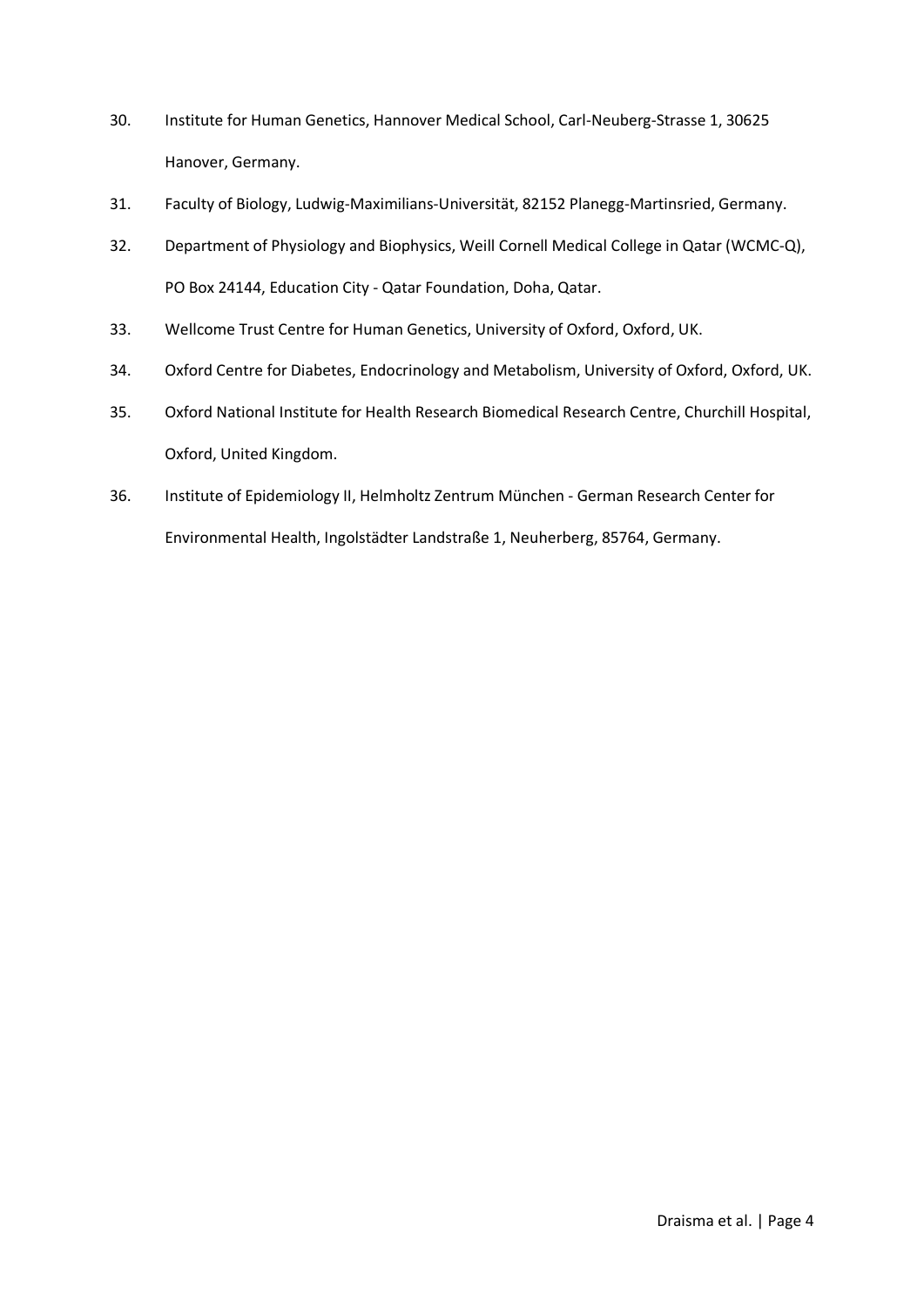#### **Abstract**

Metabolites are small molecules involved in cellular metabolism, that can be detected in biological samples using metabolomic techniques. Here we present the results of genome-wide association and meta-analyses for variation in the blood serum levels of 129 metabolites as measured by the Biocrates metabolomic platform. In a discovery sample of 7,478 individuals of European descent, we find 4,068 genome- and metabolome-wide (*Z*-test, P < 1.09 × 10-9 ) associations between single nucleotide polymorphisms (SNPs) and metabolites, involving 59 independent SNPs and 85 metabolites. Five of the 59 independent SNPs are new for serum metabolite levels, and were followed up for replication in an independent sample (N=1,182). The novel SNPs are located in or near genes encoding metabolite transporter proteins or enzymes (*SLC22A16*, *ARG1*, *AGPS* and *ACSL1*) that have demonstrated biomedical or pharmaceutical importance. The further characterization of genetic influences on metabolic phenotypes is important for progress in biological and medical research.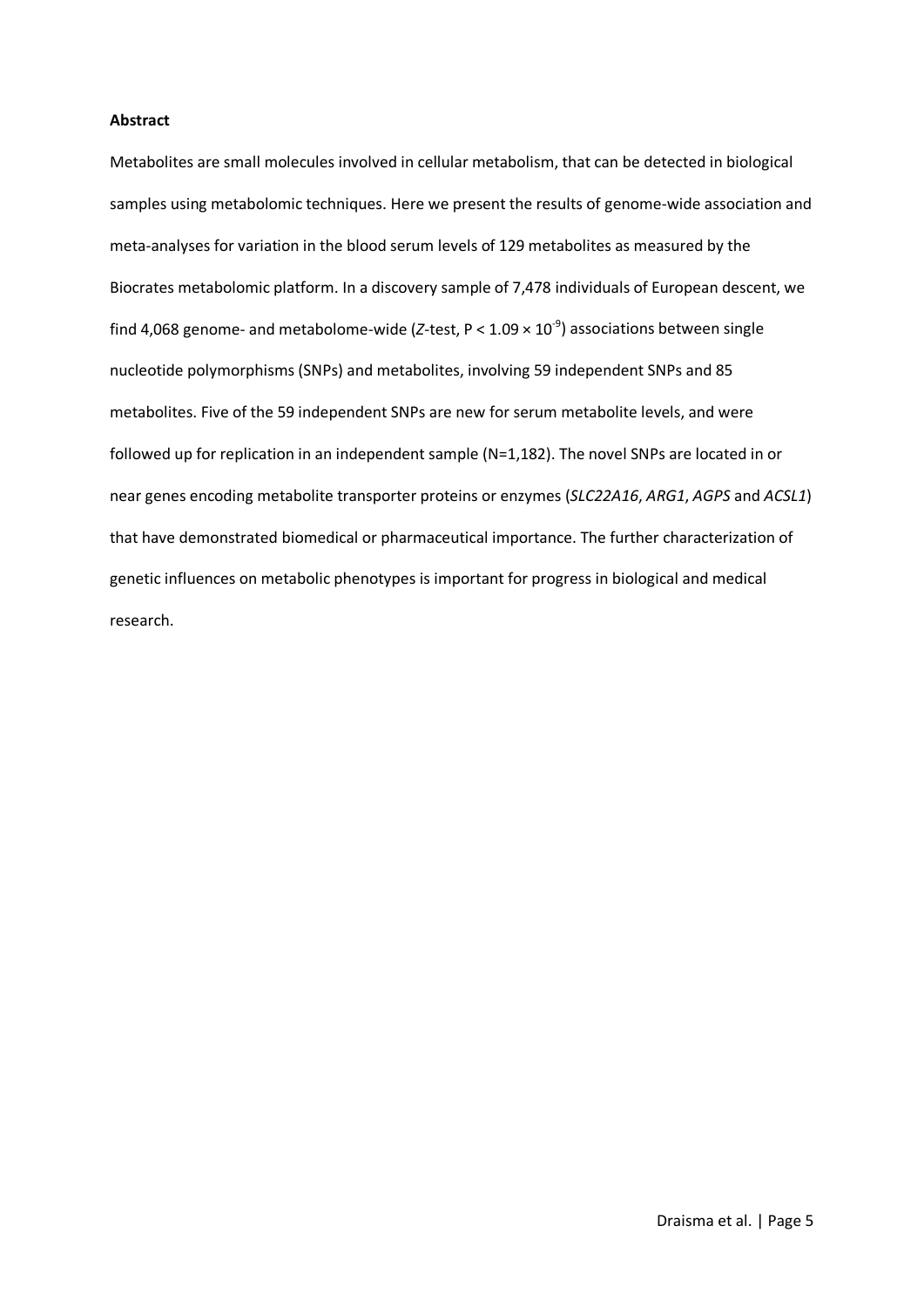Metabolite levels in human blood reflect the physiological state of the body, and may differ between individuals due to variation in genetic makeup and environmental exposure<sup>1</sup>. The study of the genetic contribution to variation in metabolite levels is an important basis for improved etiological understanding, prevention, diagnosis and treatment of complex disorders<sup>1,2</sup>. Modern high-throughput metabolomics enables the cost-effective measurement of large metabolite panels in blood samples obtained from many individuals. The data generated by such metabolomic experiments have been combined with genotypic data in several recent genome-wide association (GWA) studies<sup>2-12</sup>. Indeed, the combined investigation of large numbers of genetic variants and large numbers of metabolic traits is beginning to draw a systems-wide overview of genetic influences on human metabolism<sup>11</sup>. However, the heritability estimates from twin and family studies<sup>9-11,13</sup> suggest that additional genetic variants influencing variation in serum metabolite levels remain to be found in GWA studies.

In the current study we set out to further characterize the genetic contribution to variation in human blood metabolite levels. We perform GWA and meta-analyses for the concentrations of 129 serum metabolites in seven independent cohorts, with replication analyses in one additional cohort. To functionally characterize the significant SNP-metabolite associations, we integrate the results of the GWA meta-analyses with those from gene expression analysisin whole blood and liver. Finally, we compare the variance explained by significantly associated SNPs with heritability estimates for each metabolite.

We identify 4,068 significant SNP-metabolite associations, involving 59 independent SNPs and 85 different metabolites. Five of the 59 independent SNPs are novel for serum metabolite levels. The newly found SNP-metabolite associations may lead to a better understanding of cardiovascular and metabolic disease, and may have implications for chemotherapy. Our findings contribute to the understanding of human metabolism.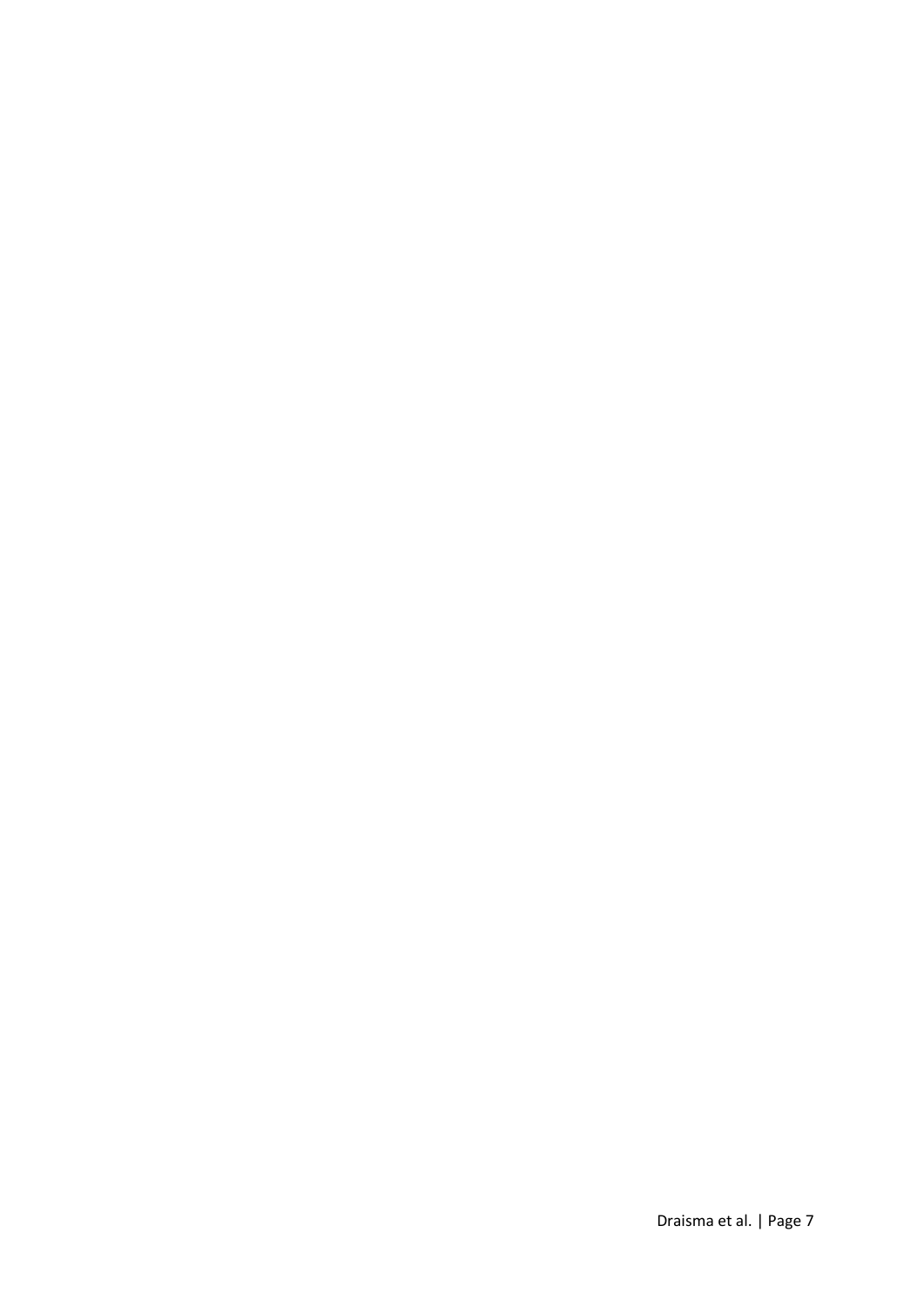## **Results**

**Discovery meta-analysis of GWA scans.** Primary genetic association analyses were carried out in seven cohorts (TwinsUK, KORA, EGCUT, LLS, QIMR, ERF, and NTR) with a combined sample size of 7,478 individuals. Characteristics of the study participants included in the analyses (all of European descent) are given in Supplementary Table 1. Within each cohort, SNP genotypes were imputed and analyzed for association with the concentrations of each metabolite, assuming a linear model of association and correcting for population stratification (see Methods and Supplementary Table 2). Supplementary Tables 3–5 and Supplementary Data 1 list the characteristics of the 129 metabolites (18 acylcarnitines, 14 amino acids, 82 glycerophospholipids, 14 sphingolipids, and hexose) that were measured in the serum samples from all study participants using the Biocrates platform. The cohort-level GWA results were pooled in inverse variance-weighted, fixed-effects meta-analysis. The values of the genomic control lambda ( $\lambda$ \_gc, applied to the individual cohort-level results for each metabolite prior to meta-analysis) varied between 0.976 and 1.081 across all metabolites and cohorts (see Supplementary Table 6), suggesting little residual influence on the GWA results of population stratification and other potential confounders. A three-dimensional Manhattan plot providing an overview of the association *P* values in the discovery phase for all metabolites is given in Figure 1; two-dimensional Manhattan plots and quantile-quantile plots for each metabolite separately are given in Supplementary Fig. 1 and Supplementary Fig. 2, respectively. Overall, 4,068 SNP-metabolite associations reached genome- and metabolome wide significance (*Z*-test,  $P$  < 1.09  $\times$  10<sup>-9</sup>), which reduced to 123 associations involving 59 independent SNPs and 85 different metabolites. Of these 123 associations (listed in Supplementary Data 2), four represented secondary association signals according to approximate conditional analysis. Regional association plots, showing the association signals in the regions surrounding the lead metabolomic SNPs, are given for all 123 associations in Supplementary Fig. 3. SNPs representing independent association signals were aggregated into 31 genomic loci, which are listed in Supplementary Data 3. Figure 2 depicts all associations between loci and metabolites as detected in the discovery phase.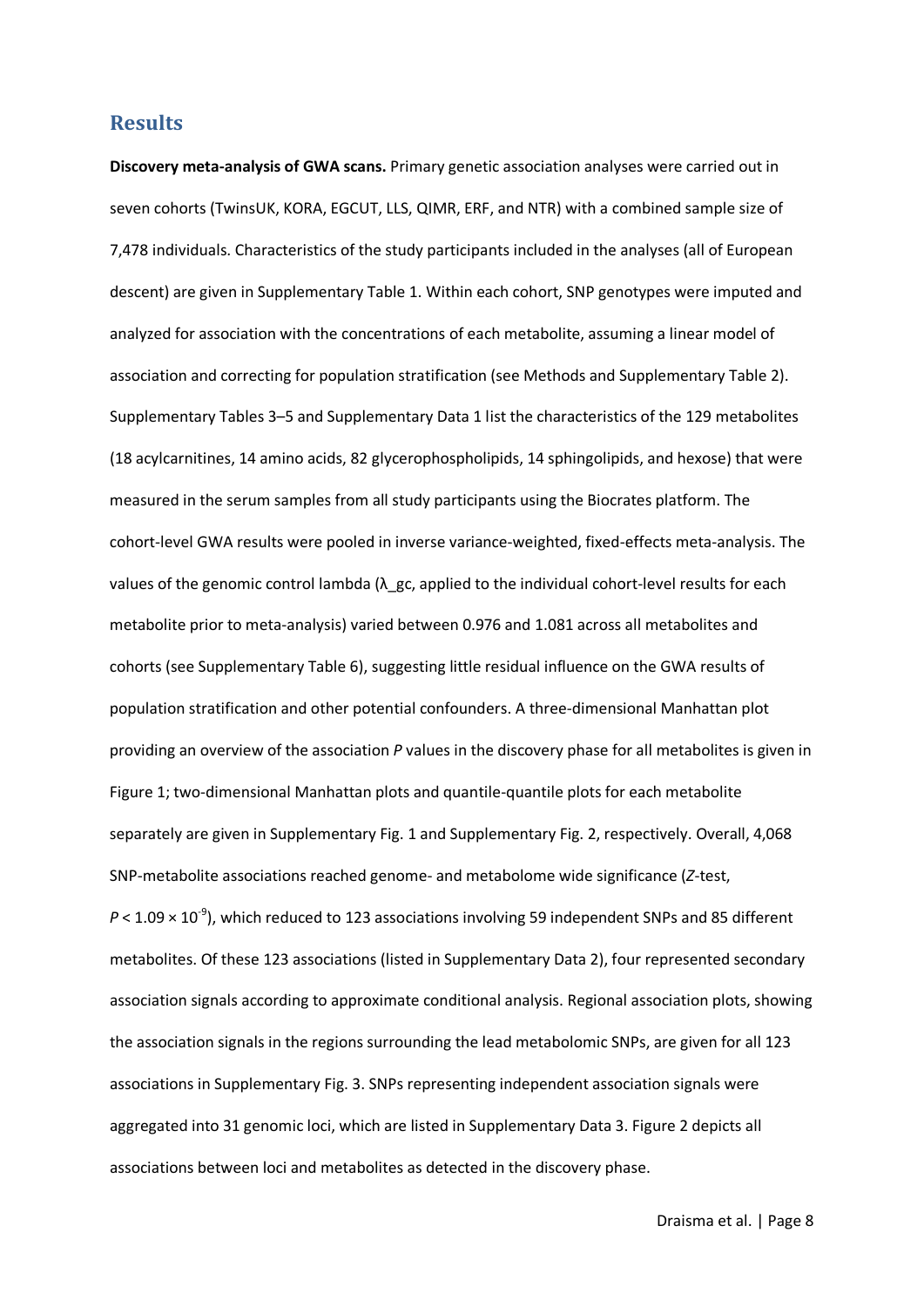Five independent SNPs had not been associated with variation in serum metabolite levels in previous GWA studies (see Table 1). To further interpret the association of the remaining 54 SNPs with serum metabolite concentrations, we compared our findings with those from 11 published GWA studies<sup>2-12</sup> for which at least one of the included metabolites overlapped with the current study. The identified associations of known SNPs with metabolites that were significant in discovery stage meta-analysis in the current study and that had not been reported in those previous studies are highlighted in Fig. 2 and in Supplementary Data 2.

**Replication analysis.** Replication analyses were performed in an independent sample (*N*=1,182) from the KORA S4 cohort (hereafter KORA S4 replication sample) for the five new SNPs for serum metabolite levels that had been found in the discovery phase meta-analysis. The associations with their most strongly associated metabolite were replicated for four of these five novel SNPs; the only non-replicated association was that between SNP rs7582179 and metabolite PC ae C44:5. Although the effect sign was concordant between the discovery set and the KORA S4 replication sample (Table 1), this association was significant in the discovery phase for the NTR and KORA cohorts only (see Supplementary Fig. 4).

**Integration with gene expression analysis results.** We integrated the results of the metabolomics discovery stage GWA meta-analysis with the results of gene expression analyses in whole blood and liver. In whole blood, both *cis* and *trans* expression quantitative trait locus (*cis-*eQTL and *trans*-eQTL, respectively) analyses were performed in two different samples originating from the United Kingdom, the Netherlands, and Estonia: the Dutch NTR-NESDA sample (*N*=5,071) and the Fehrmann-EGCUT sample comprising data from three cohorts that were meta-analyzed (total *N*=2,360; see Methods and Supplementary Methods). The results of *cis*-eQTL analysis for lead metabolomic SNPs showing overlap with *cis*-eQTL SNPs are given for the NTR-NESDA and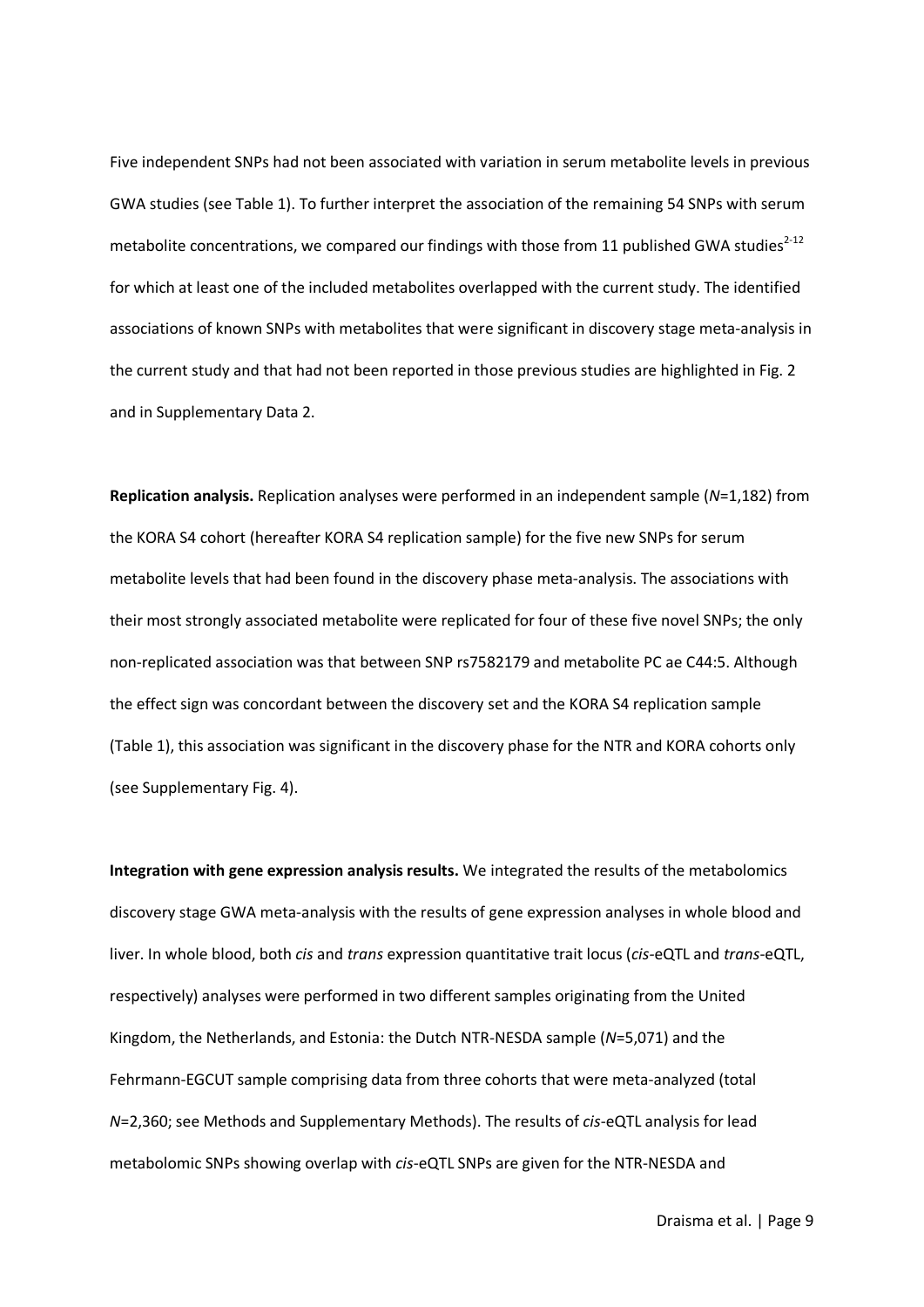Fehrmann-EGCUT samples in Supplementary Data 4 and 5, respectively. Significant (false discovery rate < 0.05) *trans* eQTL effects for lead metabolomic SNPs in the Fehrmann-EGCUT sample are listed in Supplementary Data 6. We did not detect *trans* eQTL effects for the lead metabolomic SNPs in the NTR-NESDA sample. Thirty-five lead metabolomic SNPs identified *cis*-eQTLs in at least one of the searched tissues (*i.e.*, whole blood and/or liver) with a (t-, *Z*-, or Kruskal-Wallis test) *P* value < 0.001, defining a total of 67 SNP-gene pairs and 28 different genes (see Supplementary Data 7). The *cis*-eQTL analysis results were used to support the annotation of likely causal genes to loci that displayed significant association with variation in serum metabolite concentrations in the discovery stage meta-analysis (see Supplementary Data 3). Of the 28 genes, 14 were predicted to be causal on the basis of our annotation and the other 14 were predicted to be non-causal.

**Variance explained.** It has been described previously that a relatively small number of genetic variants can explain a relatively large proportion of the variance observed for serum metabolite levels<sup>4,5,9</sup>. Therefore, we compared the variance in serum metabolite levels explained by significantly associated SNPs, with the heritability as estimated in a monozygotic twin sample from the NTR cohort (*N*=181 pairs; see Fig. 3) 13. Among all metabolites, the largest proportion of phenotypic variance was explained for C9 (13%; see Supplementary Data 2). In the current study, this metabolite associated significantly with SNPs in the *THEM4* and *CPS1\_ACADL* loci. The largest proportion of heritability was explained for lysoPC a C20:4 (19%; corresponding with 10% of the phenotypic variance), which was associated with a SNP in the *FADS1-3* locus. The results of polygenic scores analyses (see Supplementary Fig. 5 and Supplementary Note 1) suggest different genetic background of variation in serum levels for different metabolites, ranging from close-to-monogenic to highly polygenic.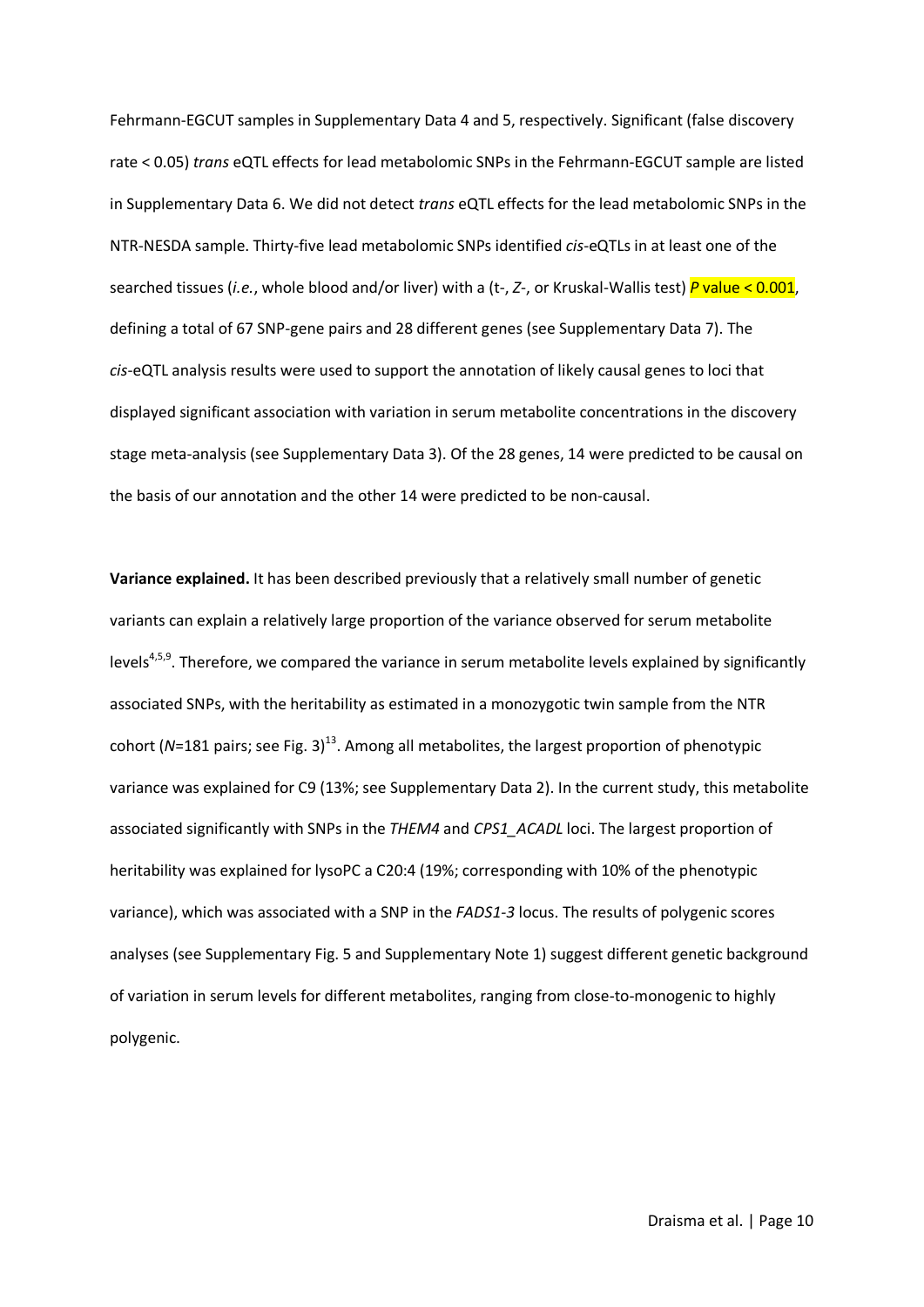#### **Discussion**

We set out to enhance the current understanding of the genetic underpinnings of variation in circulating metabolite levels in humans. To this end, we employed a well-established targeted metabolomics platform (Biocrates) in combination with genome-wide SNP genotyping and imputation in eight independent cohorts of European descent. By meta-analysis of GWA analyses carried out for each of 129 metabolites measured in the serum samples of all individual study participants, the current study identified 123 significant SNP-metabolite associations between 59 independent SNPs and 85 different metabolites. Five of the independent SNPs were new for variation in serum metabolite levels.

Consistent with previous reports, for the majority of all 59 independent SNPs we were able to annotate a likely causal gene, which in most cases encoded a metabolite transporter protein or enzyme. The five new SNPs for serum metabolite levels are also all located nearby such genes, and their associations with metabolites tends to match the known function of these genes. SNP rs7582179 in the *AGPS* gene is associated with the choline plasmalogen PC ae C44:5. Mutations in *AGPS* (encoding the enzyme alkylglycerone phosphate synthase) are known to cause rhizomelic chondrodysplasia punctata type 3 (RCDP3) [OMIM: 600121;  $^{14}$ ], a rare autosomal recessive disorder that is fatal, with death occurring often early in childhood. Clinically, RCDP3 is characterized by significantly delayed and abnormal physical and mental development, with shortness of the proximal limb bones ("rhizomelia") being one of the hallmarks. RCDP3 has been shown to result from reduced production of plasmalogens (a type of ether phospholipids) by alkylglycerone phosphate synthase in peroxisomes. The association in the current study of a SNP within the *AGPS* gene with the serum concentration of the choline plasmalogen PC ae C44:5 is therefore perfectly concordant with the known gene-disease link between *AGPS* and RCDP3. PC ae C44:5 also associated significantly with the new SNP rs7700133 located near the *ACSL1* gene, encoding long-chain acyl CoA synthetase 1. Previous studies have shown links between genetic and transcriptional variation of *ACSL1* and the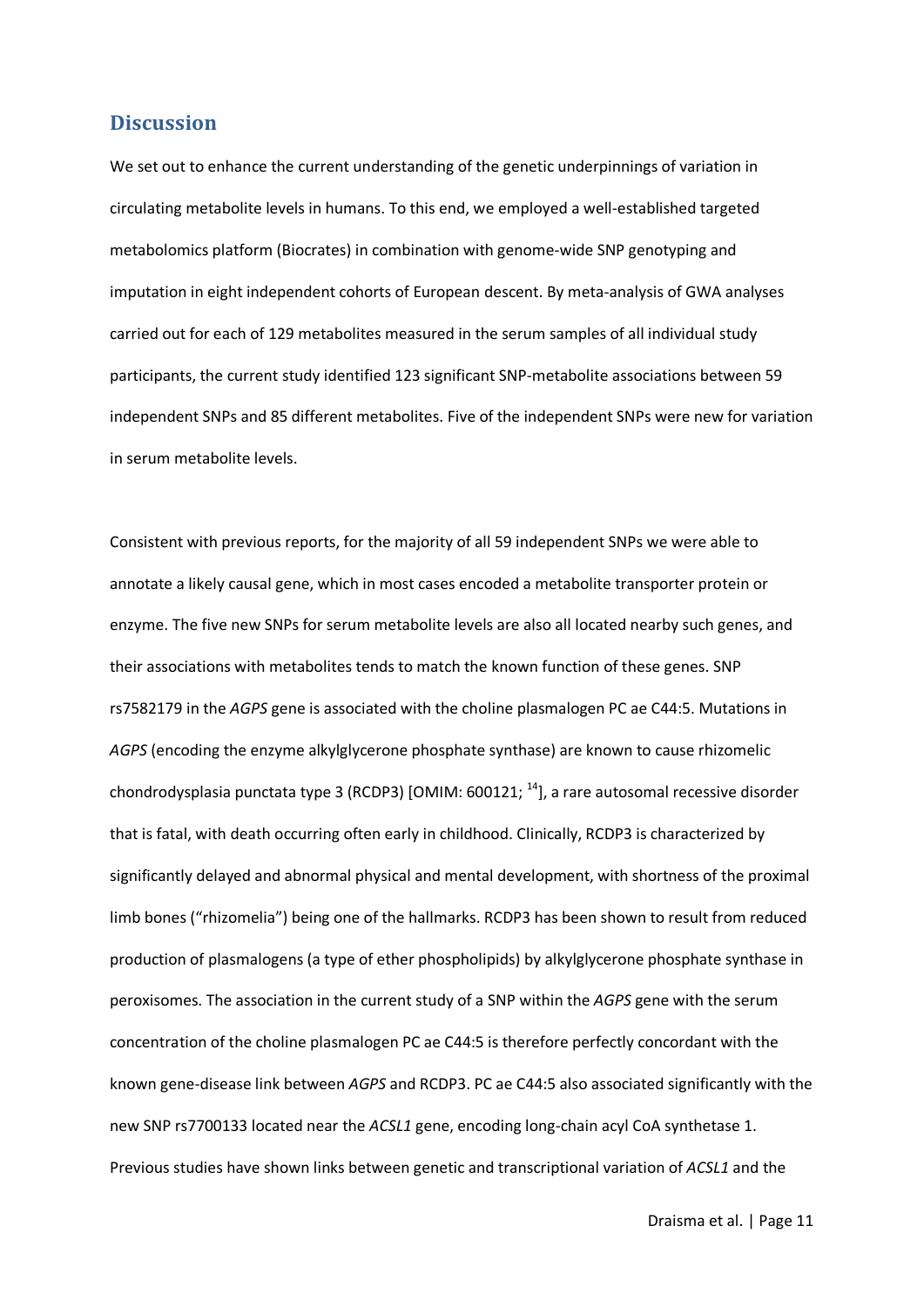metabolic syndrome<sup>15,16</sup>. The new SNP rs12210538, located within the *SLC22A16* gene, associated with the two acylcarnitines C18:1 and C18:2. This gene encodes a carnitine transporter that mediates the uptake of anticancer drugs such as bleomycin and doxorubicin into tumor cells, and its activity correlates with treatment response $17,18$ . Significant associations were found for two SNPs (rs17657817 and rs2246012) located inside the *ARG1* gene (coding for the enzyme arginase) with serum concentrations of the amino acid ornithine that participates in the urea cycle. Importantly, the global arginine bioavailability ratio (*i.e.*, the ratio of arginine to ornithine and citrulline<sup>19</sup>) is of interest as a potential biomarker for endothelial dysfunction which is a known risk factor for the development of cardiovascular disease<sup>20</sup>. The two newly identified SNPs associated with serum ornithine levels might now be used as instrumental variables in cost-effective Mendelian randomization studies in large samples of individuals, to investigate the possible causal relationship among ornithine, endothelial dysfunction and subsequent cardiovascular disease $^{21}$ . Among three meta-analyses of coronary artery disease and myocardial infarction as carried out by the CARDIoGRAMplusC4D Consortium, the association with SNP rs2246012 was the strongest in the CARDIoGRAM GWA study ( $P=0.002$ ) involving 22,233 cases and 64,762 controls<sup>22</sup>. This suggests that the link between genetic variation at SNP rs2246012 and variation in serum ornithine levels as identified in the current study will indeed be useful to further establish the possible link between the *ARG1* gene and cardiovascular disease.

We compared the significant SNP-metabolite associations from the current study with those reported in 11 previous publications that employed high-resolution methods to assay the serum metabolome. For several SNPs that were associated with variation in metabolite levels in the previous studies, we identified new associations with individual metabolites. These new associations strengthen the evidence for the associations of these known SNPs with specific metabolites, demonstrating their extended effect on phenotypes that are closely related to the metabolites with which their association was discovered initially<sup>4,23</sup>. Also, it has been demonstrated that GWA studies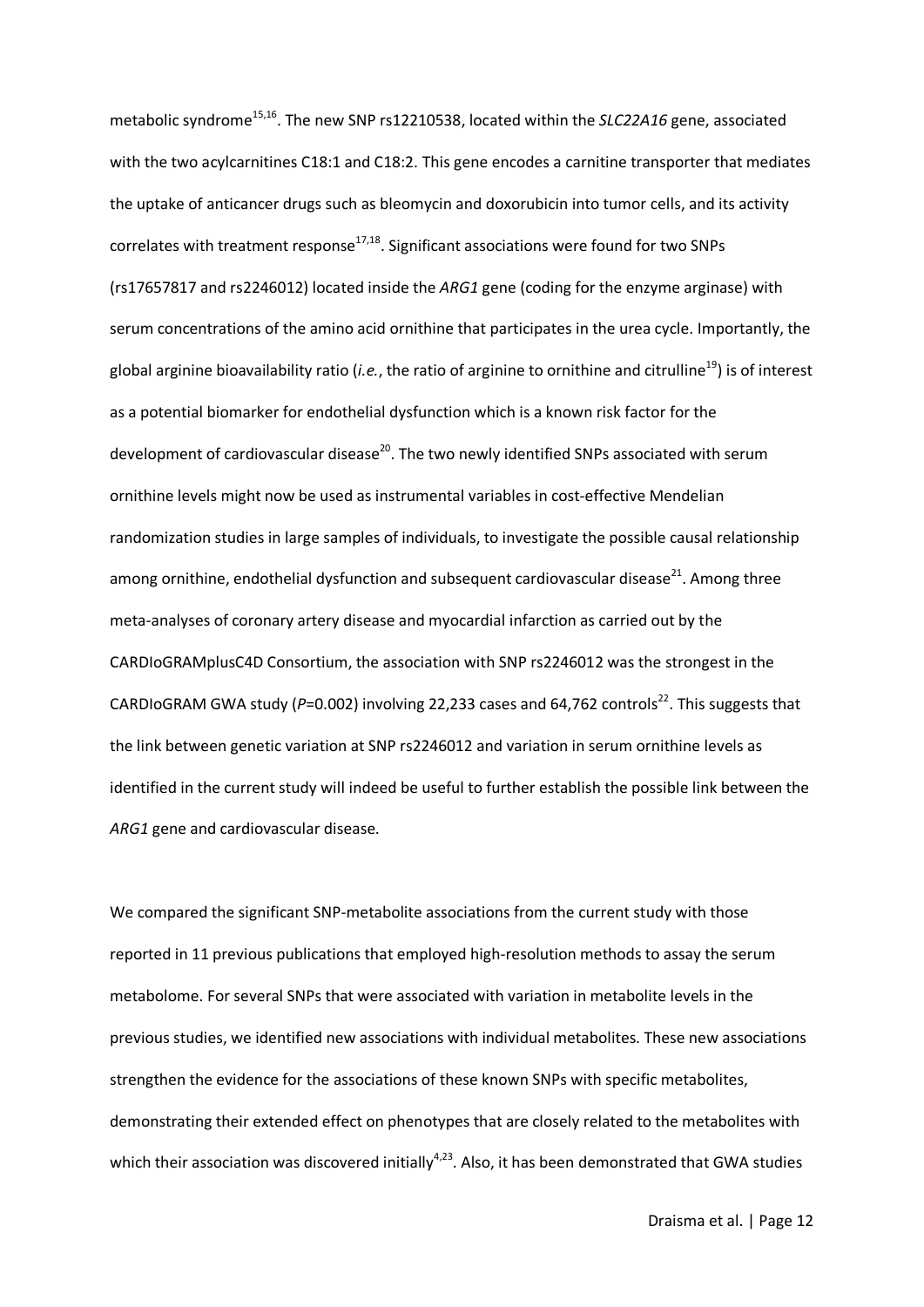with the more refined metabolic phenotypes provided by metabolomics often yield effect sizes that are larger than those observed in GWA studies of composite measures such as high-density lipoprotein cholesterol, suggesting that these more refined metabolomic phenotypes provide better intermediate traits<sup>8,9</sup>. In this context it is interesting to note that the large proportion of explained heritability we observed for lysoPC a C20:4 (19%) was caused exclusively by the association with a single SNP in the *FADS1-3* locus, an observation that is in line with the results from previous studies<sup>4,5,9</sup>.

In conclusion, the results obtained in the current study contribute to the understanding of the genetic background of variation in serum metabolite levels, and are important for further progress in biomedical and pharmaceutical research.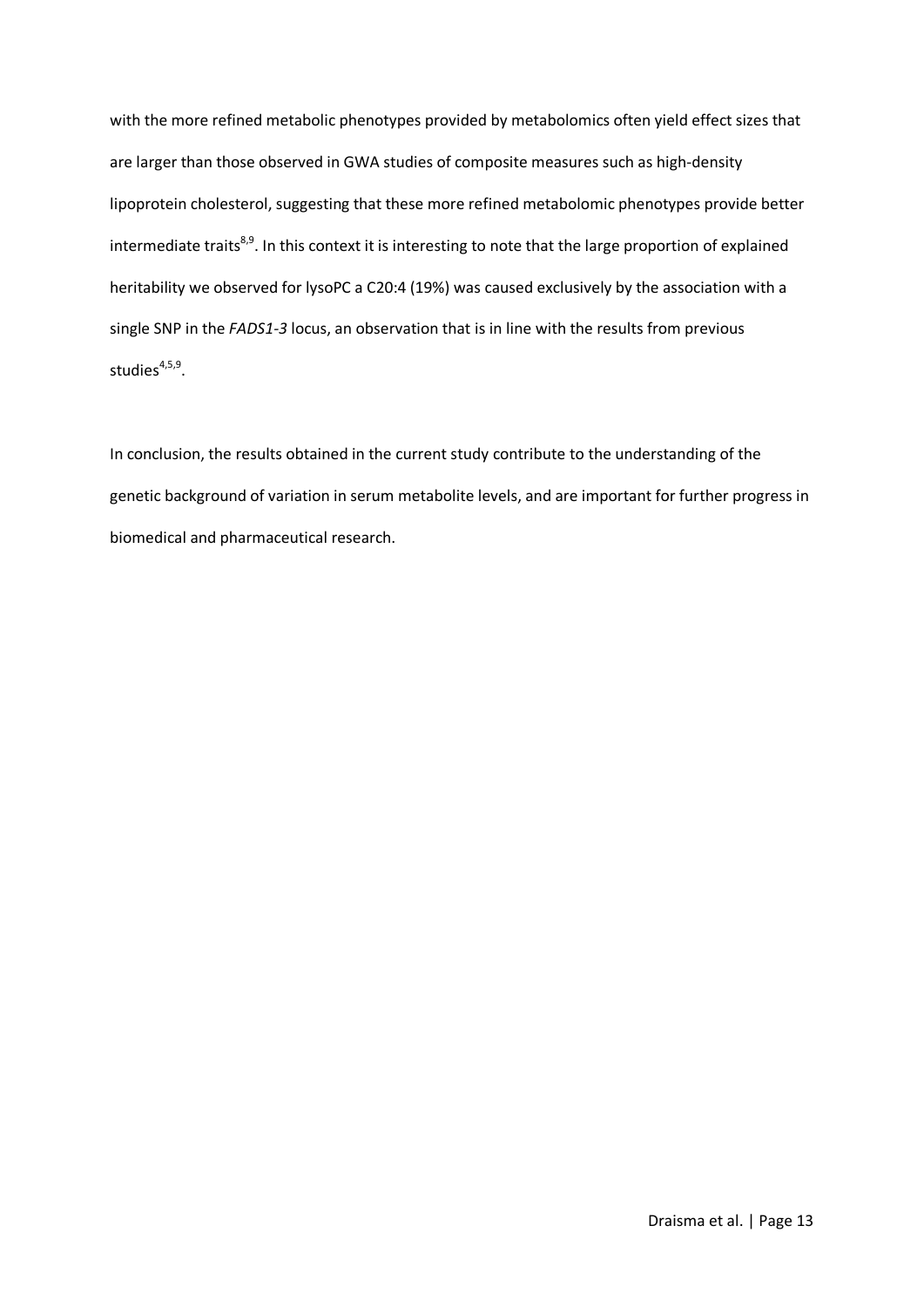#### **Methods**

**Participants.** The meta-analysis included GWA data from 7,478 participants from seven cohorts originating from five countries (The Netherlands, Germany, Australia, Estonia, and the United Kingdom). The independent test sample ("KORA S4 replication sample") consisted of 1,182 additional KORA participants. The following local research ethics committees approved the individual studies: KORA, Ethics Committee of the Bavarian Medical Association (Bayerische Landesärztekammer); NTR, Central Ethics Committee on Research Involving Human Subjects of the VU University Medical Center, Amsterdam; EGCUT, Ethics Review Committee on Human Research of the University of Tartu; TwinsUK, St. Thomas' Hospital ethics committee; ERF, medical ethics board of the Erasmus MC Rotterdam, the Netherlands; LLS, Medical Ethical Committee of the Leiden University Medical Centre; QIMR, QIMR Human Research Ethics Committee. Informed consent was obtained from all participants. Sample characteristics for all cohorts included in this study and detailed study sample descriptions are given in Supplementary Table 1 and in the Supplementary Methods, respectively).

**Biocrates metabolite quantification.** Targeted metabolomics measurements were performed using electrospray - flow injection analysis - tandem mass spectrometry methods and the Biocrates AbsoluteIDQ p150 kit (BIOCRATES Life Sciences AG, Innsbruck, Austria), which enables quantification of a total of 163 metabolites (see Supplementary Table 3 for an overview of all metabolites targeted by this kit)<sup>24</sup>. The method of AbsoluteIDQ p150 kit has been proven to be in conformance with FDA Guidline "Guidance for Industry – Bioanalytical Method Validation (May 2001)"<sup>25</sup>, which implies proof of reproducibility within a given error range. For all cohorts, metabolite measurements were carried out at the Metabolomics Platform of the Genome Analysis Center at the Helmholtz Zentrum München, Germany in keeping with the instructions as in the manufacturer's manuals<sup>4,24,26,27</sup>. In brief, the used metabolomics measurement technique is based on a targeted profiling scheme that is used to quantitatively screen for known small-molecule metabolites by multiple reaction monitoring, neutral loss and precursor-ion scans. Internal standards served as reference for the calculation of all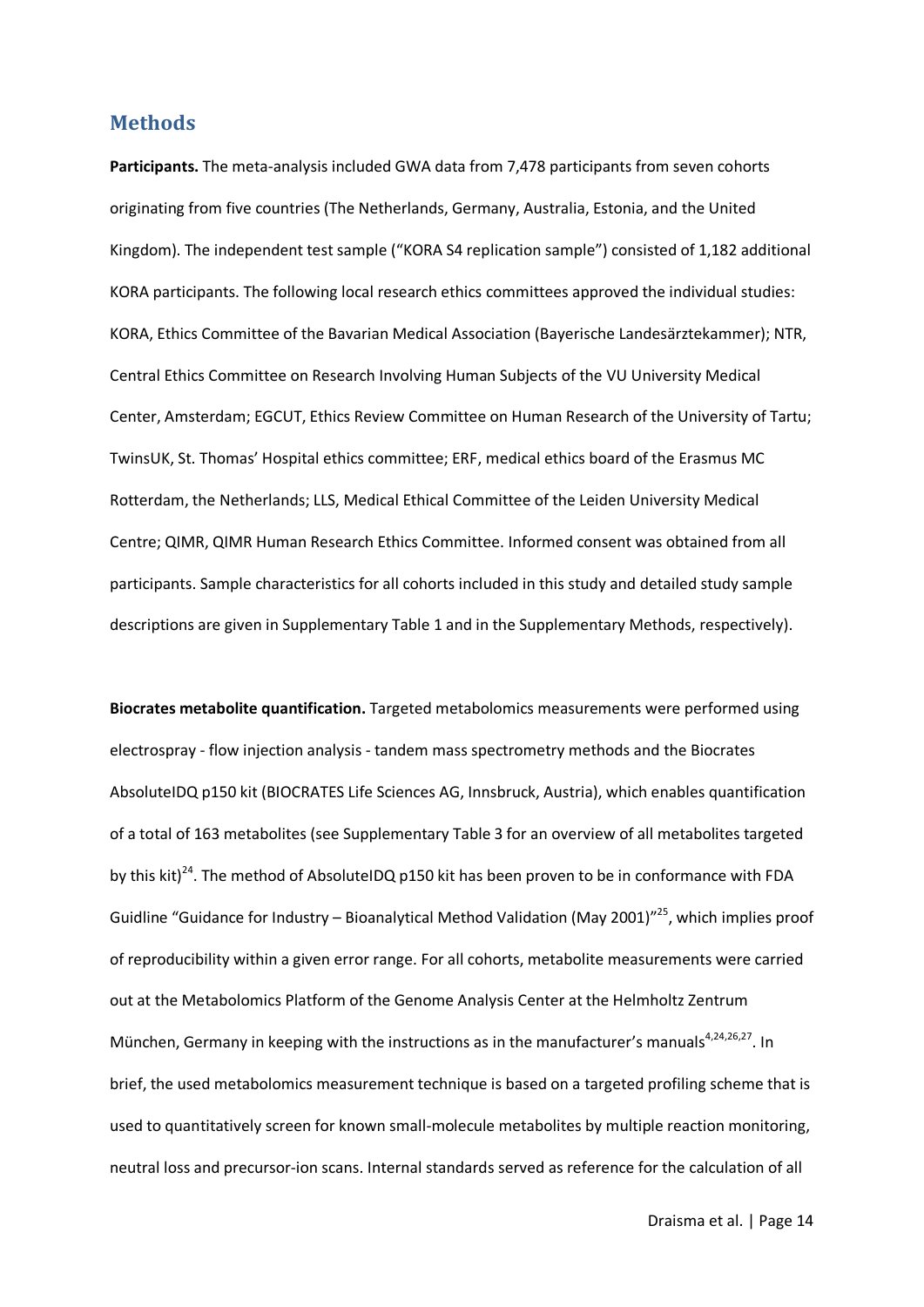metabolite concentrations, which are reported as micromolar. Data evaluation for quantification of metabolite concentrations and quality assessment have been performed with the MetIDQ software package, which is an integral part of the AbsoluteIDQ kit. Stability of the assay was assessed using the measurement results of five aliquots of the same reference blood sample on every plate. Quality control of the Biocrates metabolite concentration measurement data was performed by each participating cohort as follows<sup>27</sup>: for each cohort, metabolite profile measurements for all individuals were performed on multiple plates. For each metabolite *i* and plate *j,* the coefficient of variation (*CVi,j*

) was calculated as: 
$$
CV_{i,j} = \frac{SD_{i,j}}{mean_{i,j}}
$$
, where the standard deviation (SD) and mean were calculated

over all reference measurements per plate *j* (five per plate). Summary statistics for the metabolite concentration data for each cohort were compared with the measurement detection limit specifications as reported by the manufacturer of the AbsoluteIDQ p150 kit (BIOCRATES). A metabolite was excluded from further analyses for a particular cohort if its concentration measurement data did not meet all of the following criteria: 1.) mean *CVi* over all plates <25%; 2.) ≤5% missing values; 3.) median ≥ lower limit of quantification (for metabolites reported as absolute concentrations) or ≥ limit of detection (for semiquantitatively measured metabolites). Outlying metabolite concentration values (data points) and outlying samples were also removed, and the missing data points were imputed with the "R"<sup>28</sup> package 'mice'<sup>27</sup>. The resulting concentration data for each metabolite were natural log-transformed in order to attain a normal distribution. Throughout the article, names of lipids detected by the Biocrates AbsoluteIDQ p150 platform are abbreviated as follows: acylcarnitines, C*x:y*; hydroxylacylcarnitines, C(OH)*x:y*; dicarboxylacylcarnitines, C*x:y*-DC; sphingomyelins, SM*x:y*; *N*-hydroxylacyloylsphingosylphosphocholine, SM (OH) *x:y*; phosphatidylcholines, PC (aa = diacyl, ae = acyl-alkyl). Lipid side chain composition is abbreviated as C*x:y*, where *x* denotes the number of

carbons in the side chain and *y* the number of double bonds.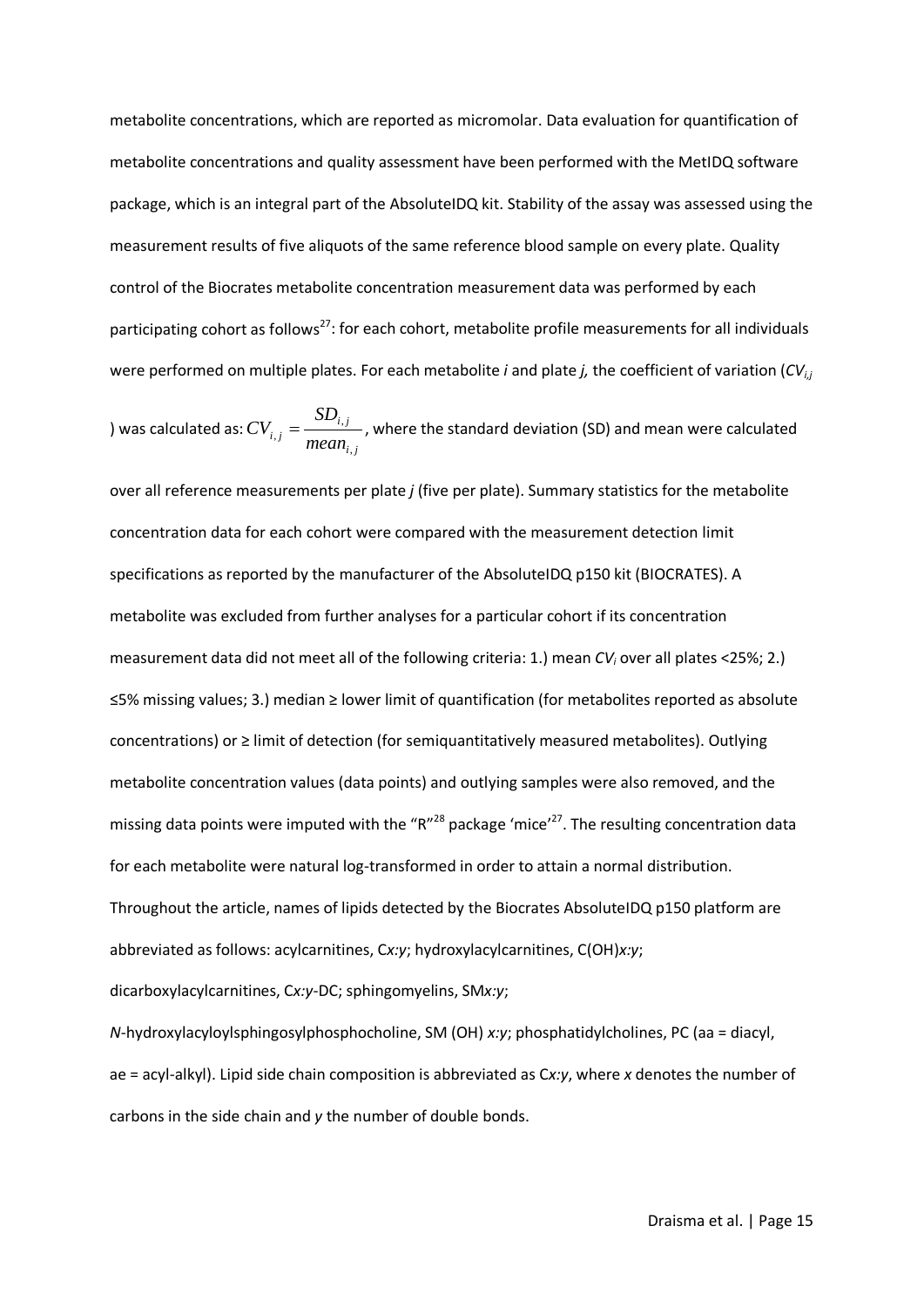**Association analyses and meta-analyses.** Genome-wide SNP genotyping was performed in each cohort with standard genotyping technologies (see Supplementary Table 2 and Supplementary Methods). For the samples contributing to the stage 1 (discovery) meta-analysis, imputation was conducted with reference to HapMap phase 2 build 36 release 22 or 24 CEU (Utah residents of Northern and Western European ancestry)<sup>29</sup> phased genotypes. For the KORA S4 replication sample, SNP genotypes were imputed against the 1000g phase1 integrated haplotypes reference set. Association analysis was performed assuming a linear regression model for each SNP, adjusting for relatedness, age, sex, and study-specific (*e.g.*, ancestry-informative principal component scores) covariates as necessary (see Supplementary Table 2). Positions of all SNPs described in the current manuscript were mapped to those as in the HapMap 2 Build 36 release 24 reference set (hg18). Meta-analysis of GWA results obtained in the cohorts participating in stage 1 was performed as follows: the expected minor allele count (eMAC) was computed at the cohort level for each SNP as  $eMAC = N * MAF * 2 * I$ 

where  $N$  is the study sample size,  $MAF$  is the minor allele frequency, and  $I_A$  is the SNP genotype imputation quality measure. SNPs for which eMAC<25 were filtered out of the GWA results for the cohort under consideration. After applying genomic control at the individual cohort level, two independent analysts carried out additive model fixed-effects meta-analysis of association data for imputed autosomal SNPs, using two different software packages (METAL $^{30}$  and GWAMA $^{31}$ ). For a given SNP, cohort-specific effect size estimates were weighted inversely with their variance. Throughout the manuscript, we report the *P* values as resulting from *Z*-tests of association as carried out by METAL. A P value equal to  $5.0 \times 10^{-8}$  was adopted as the threshold for genome-wide suggestive association between a SNP and the concentration of a metabolite, based on the approximate number of independent SNPs in samples of European ancestry<sup>32</sup>. To obtain a threshold for significant association, taking account of the number of metabolites tested and their intercorrelations, the threshold value for suggestive association was divided by the number of independent tests (Meffli) in the metabolomics data as estimated using the method of Li and Ji<sup>33</sup>. The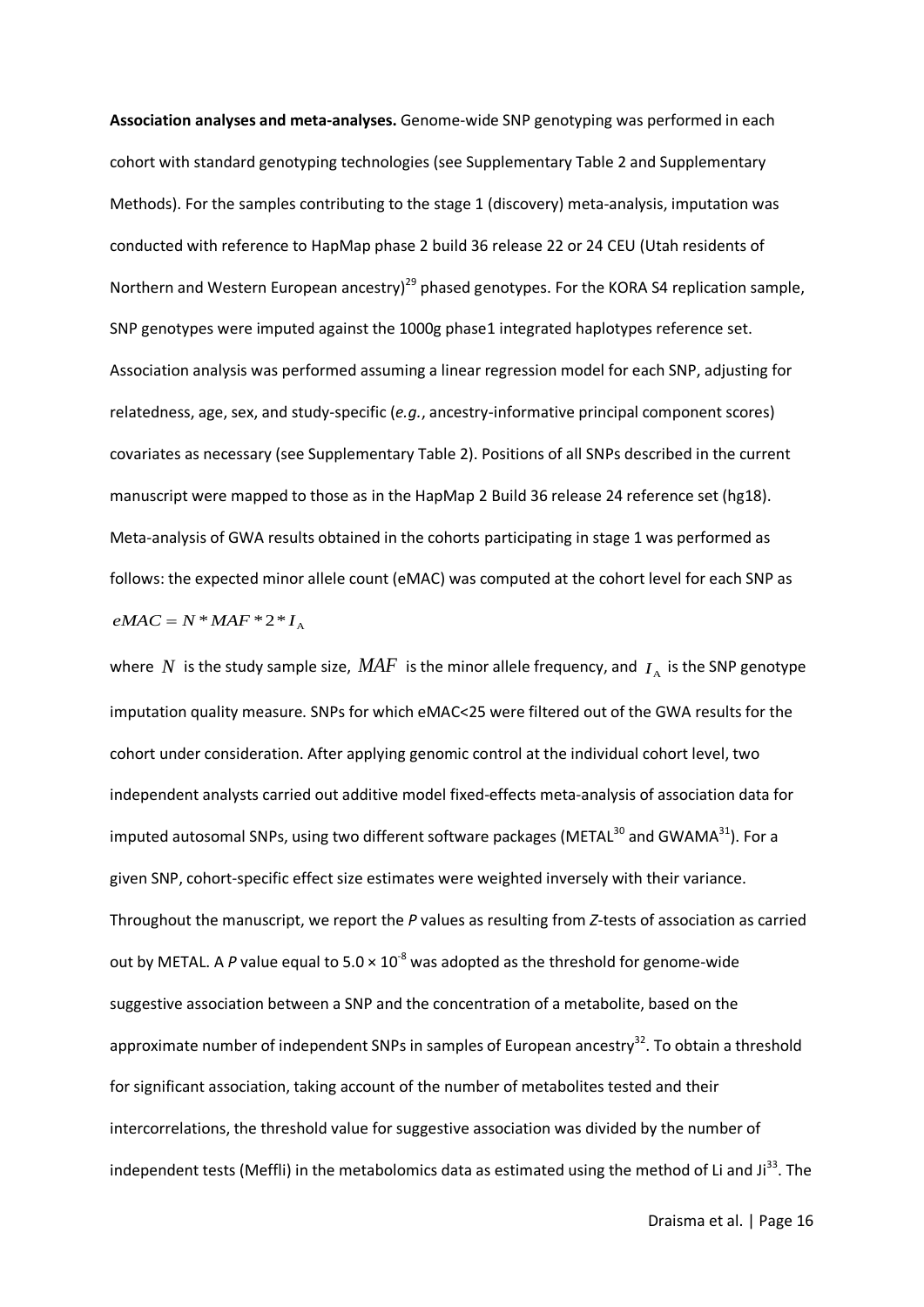value of Meffli was estimated on the basis of the metabolite profiling data in two independent cohorts (ERF and NTR). Meffli was estimated to be equal to 46 in both ERF and NTR, rendering the *P* value threshold for genome- and metabolome-wide significance in the present study to be equal to  $5.0 \times 10^{-8} / 46 = 1.09 \times 10^{-9}$ .

**Definition of loci, and secondary signals analysis.** Independent signals of association were identified in the GWA meta-analysis results for each metabolite separately, using the linkage disequilibrium-based "clumping" procedure as implemented in PLINK<sup>34</sup>. This procedure takes all SNPs that show a *P* value of association with a phenotype below a threshold ('--clump-p1'), and forms clumps of these 'index' SNPs together with all other SNPs that are in linkage disequilibrium with (controlled by the parameter '--clump-r2') and in physical proximity (controlled by parameter '- clump-kb') to these index SNPs. For the current study we used the following parameter settings: '- clump-p1',  $5.0 \times 10^{-8}$ ; '--clump-r2', 0.1; '--clump-kb', 1000. As input for the 'clumping' procedure, we used association *P* values from the discovery phase meta-analysis results and linkage disequilibrium patterns as estimated from the HapMap 2 Build 36 release 24 reference set. For each metabolite separately, secondary association signals at a locus were verified by approximate conditional analysis as implemented in GCTA<sup>35</sup>. In this analysis, the association for the secondary association signal 'top' SNP (*i.e.*, the SNP with the lowest *P* value of association with variation in serum metabolite level at the secondary association signal) was conditioned on the top SNP for the locus and metabolite under consideration. As input for the approximate conditional analysis, we used the discovery phase GWA meta-analysis results and the imputed SNP genotype data from the NTR cohort as a reference for LD structure<sup>36</sup>. We report only secondary signal top SNPs for which the *P* value remained <1.09  $\times$  10<sup>-9</sup> in this approximate conditional analysis. In the current manuscript, the term 'lead metabolomic SNP' refers to a top SNP at a locus or secondary association signal for one or more metabolites. We identified genomic loci significantly associating with metabolite levels by grouping lead metabolomic SNPs located within 1Mb from each other over all metabolites.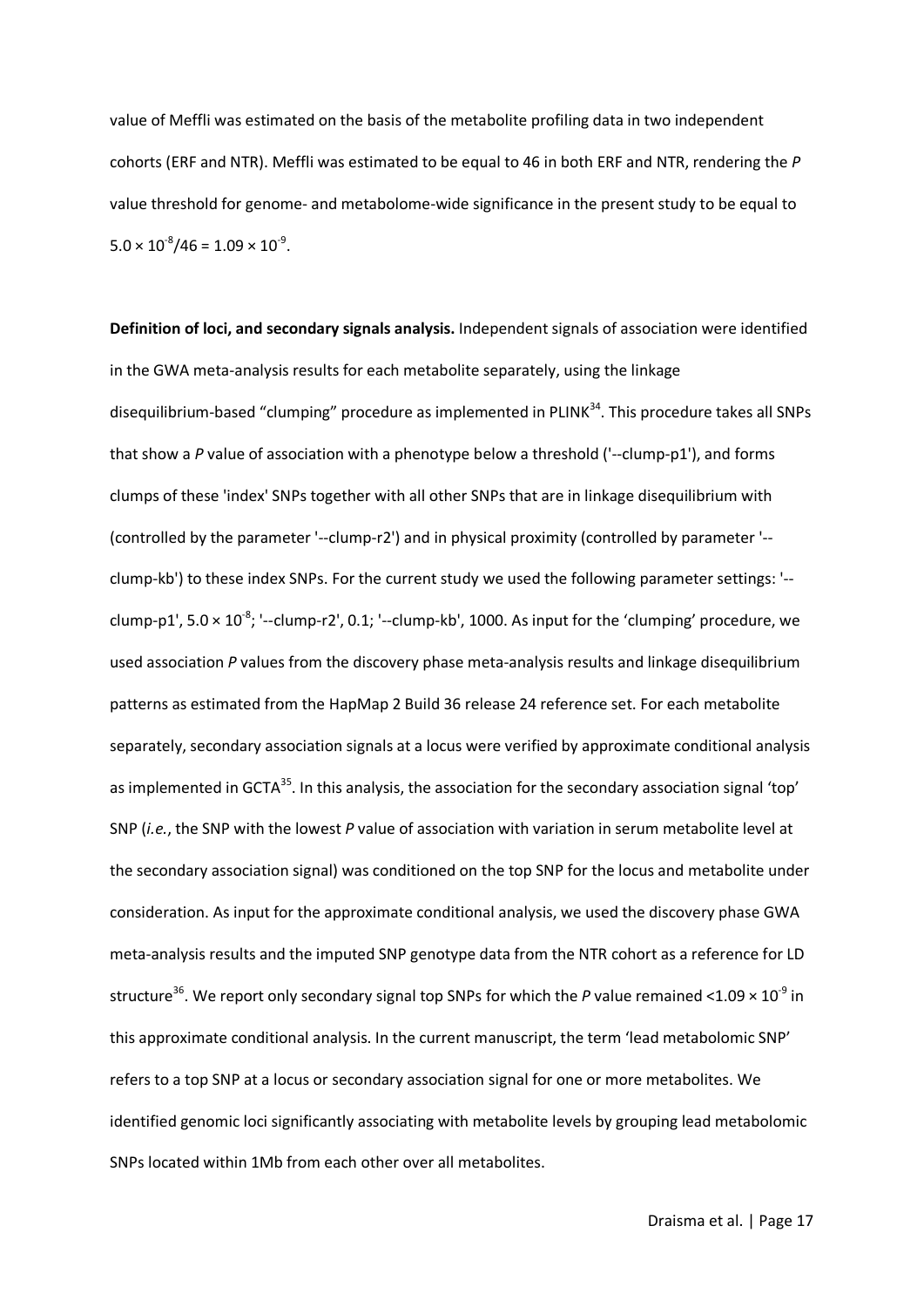**Identification of new SNP–metabolite associations.** The approach used in the current study to identify novel associations between SNPs and serum metabolite levels is described in Supplementary Figure 6 and in the Supplementary Methods. In brief, we applied two complementary methods: the first method identified novel SNPs associated with variation in serum metabolite levels, and the second method identified novel SNP-metabolite associations with respect to 11 previous GWA studies that included at least one metabolite that was also included in the current study.

**Replication analyses.** Replication analyses were performed in the KORA S4 replication sample for the associations of the five new SNPs for serum metabolite levels (listed in Table 1) with their lead metabolites (*i.e.*, the metabolites that were most strongly associated with these SNPs in the discovery phase meta-analysis).

**Lookup of association with cardiovascular disease.** Data on coronary artery disease / myocardial infarction have been contributed by CARDIoGRAMplusC4D investigators and have been downloaded from www.CARDIOGRAMPLUSC4D.ORG. We performed a lookup of the associations with SNP rs2246012 in the results from all three meta-analyses as provided on this website<sup>22,37,38</sup>.

Association and Manhattan plots. For each lead metabolomic SNP, the LocusZoom<sup>39</sup> tool was used to generate association plots in the region between 500kb before the locus minimum position and 500kb after the locus maximum position. Manhattan plots for each metabolite were generated based on the discovery phase meta-analysis results using in-house developed Python $40$  code.

**SNP annotation.** In order to facilitate the manual process of selecting plausible candidate genes for each locus, we used an automated workflow developed in-house to generate reports containing the associated protein, enzyme, metabolic reaction, pathway, and disease phenotypes of each gene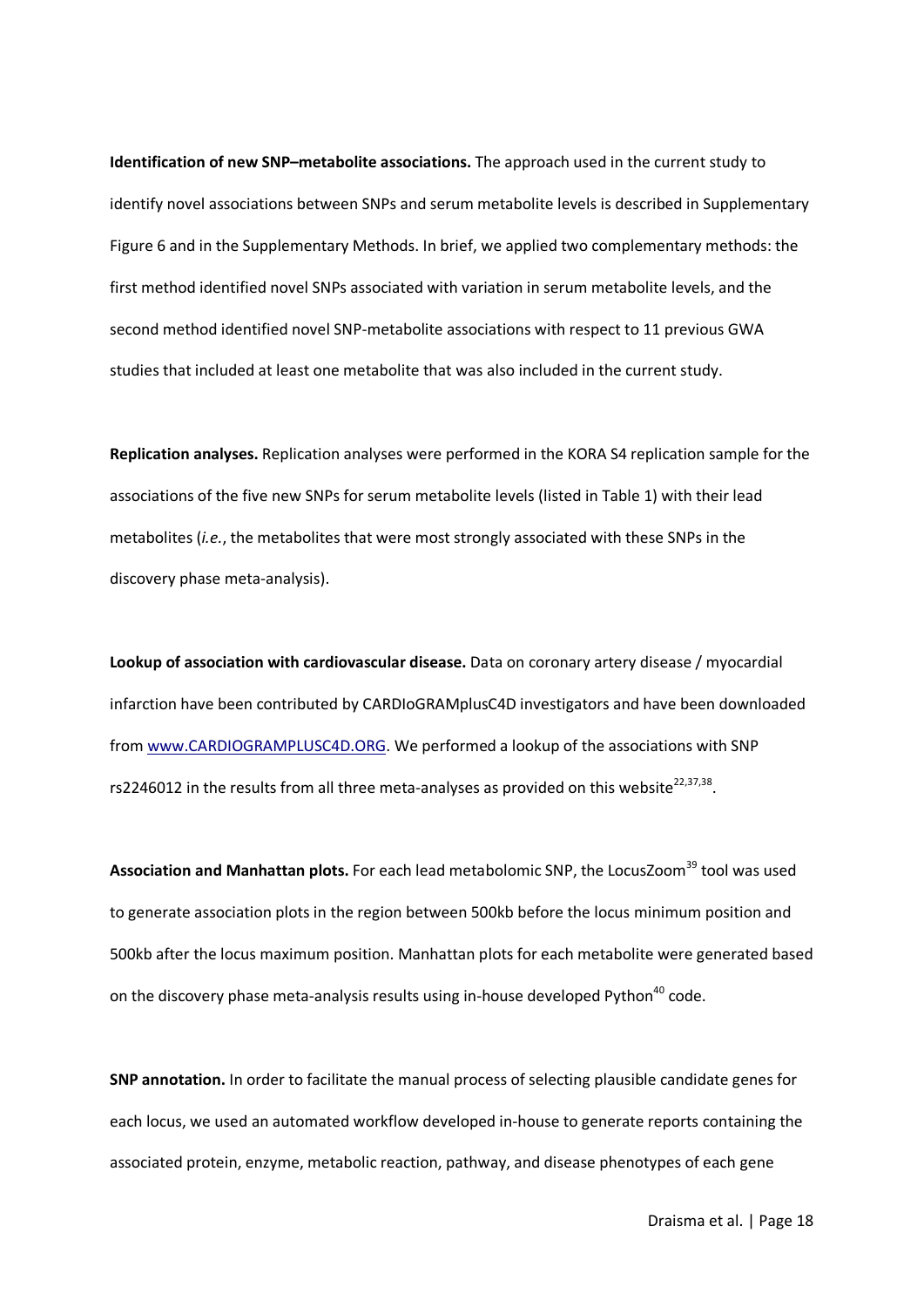within a +/- 500 kb window of each lead metabolomic SNP. SNPs within this window that were published in GWAS Catalog<sup>41</sup> or in GTEx-eQTL (http://www.ncbi.nlm.nih.gov/gtex/GTEX2) were also listed. In detail, the reports created by our workflow were based on the NCBI-Gene (http://www.ncbi.nlm.nih.gov/gene), GTEx-eQTL, GWAS Catalog, ConsensusPathDB<sup>42</sup>, UniProtKB<sup>43</sup>,  $OMIM<sup>44</sup>$ , Gene Ontology<sup>45</sup>, TCDB<sup>46</sup>, ExPASy<sup>47</sup> and KEGG databases<sup>48</sup>. These databases had been downloaded earlier from the respective File Transfer Protocol servers and have been integrated offline in MATLAB (R2009a, The Mathworks Inc., Natick, MA, USA). Overlap of lead metabolomic SNPs with *cis*-eQTL SNPs was also used as evidence to support the annotation of likely causal genes to loci. In case no biologically plausible gene could be found, the locus was given the name of the nearest gene; a similar approach was followed in the study by Shin *et al*. 11

**Variance explained.** We estimated the proportion of phenotypic variance explained by each independent association signal (lead SNP for a locus or secondary association signal) as Pearson's phi coefficient squared:

$$
\phi^2 = \frac{\chi_1^2}{N}
$$

where  $\chi_1^2 = z^2 = (\stackrel{\wedge}{\beta_1} / SE(\stackrel{\wedge}{\beta_1}))^2$ ^ 1  $\chi_1^2 = z^2 = (\beta_1 \mid SE(\beta_1))^2$ ; *N* is the sample size in the discovery phase meta-analysis for the SNP–metabolite association under consideration;  $\,\beta_{_1}\,$  $\hat{\overset{\circ}{\rho}}_{_1}$  is the ordinary least-squares estimate of  $\,\beta_{_1}\,$ (*i.e.*, the regression coefficient for the SNP as estimated in the discovery phase meta-analysis); and  $SE(\overset{\circ}{\beta}_1)$  is its standard error. For each metabolite, we added up the proportions of variance in metabolite level explained by independent association signals to estimate the total proportion of phenotypic variance explained. We also estimated for each metabolite the proportion of heritability of metabolite level variability explained by approximately independent association signals. As an estimate of heritability for this analysis we used the monozygotic twin correlations for each metabolite, based on data from 181 pairs from the NTR cohort<sup>13</sup>. The proportion of heritability in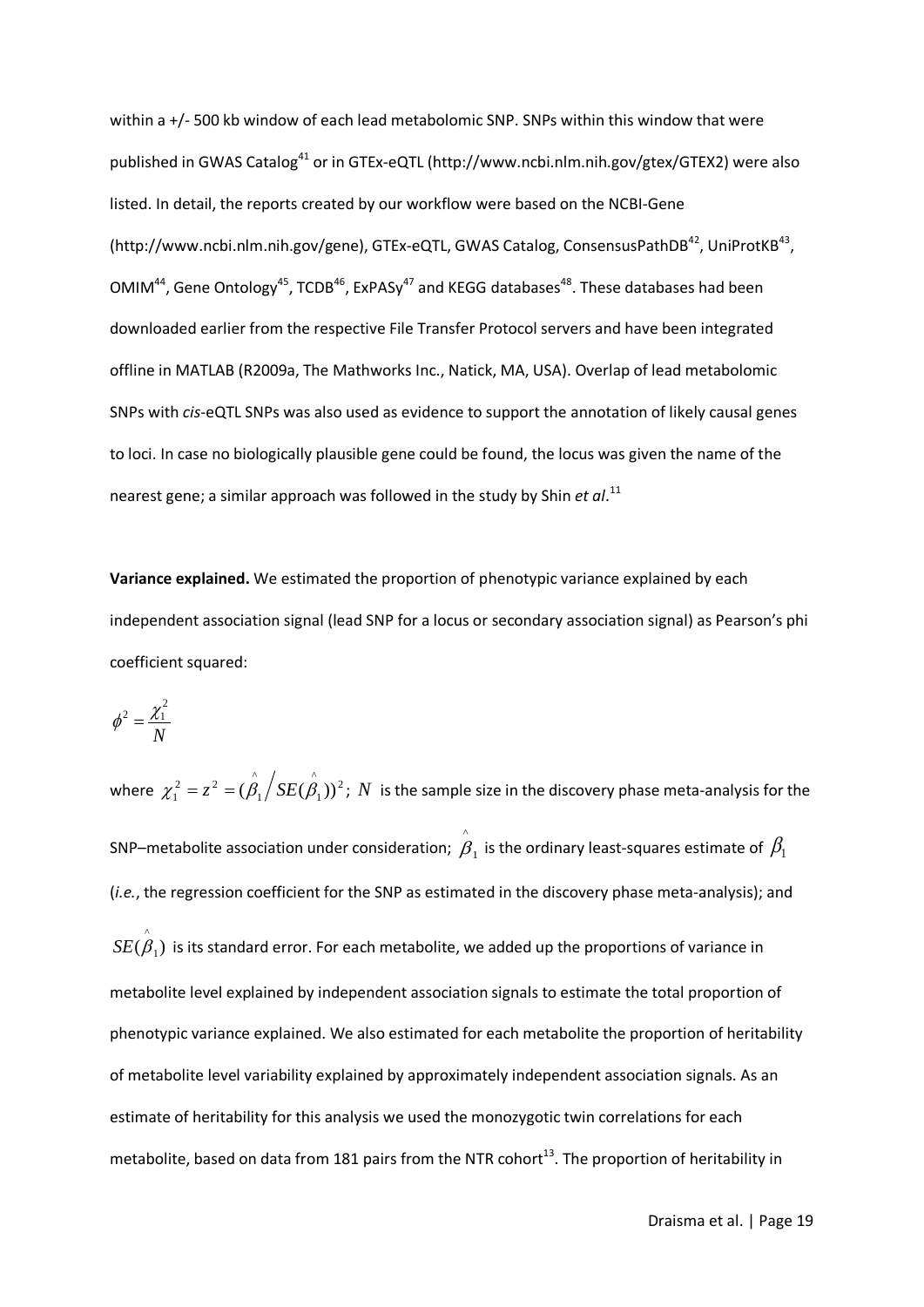metabolite level variation explained by independent association signals was estimated by dividing the proportion of phenotypic variance explained by independent association signals, by the monozygotic twin correlation. The total proportion of heritability explained for a particular metabolite was estimated by adding up the proportions of variance explained by all approximately independent association signals for that metabolite.

**Polygenic scores analysis.** We investigated evidence for the polygenic nature of variation in serum metabolite levels by building a multi-SNP predictor from the meta-analysis results for each metabolite to predict the levels of the same metabolite in an independent target cohort (KORA S4 replication sample). Such a multi-SNP predictor, or polygenic score (PGS), reflects the weighted sum of multiple SNPs associated with a phenotype. The discovery meta-analysis forms the basis to select SNPs based on liberal significance thresholds (for example, 0.001, 0.01, and so on). In the target sample, PGSs are calculated for each individual for each set of SNPs by multiplying the number of effect alleles per SNP (0, 1 or 2) with the beta from the meta-analysis, summed over all SNPs in the set of SNPs. We performed the PGS analysis<sup>49</sup> using the regression coefficients (betas) from the discovery phase meta-analyses as weights. Analyses were performed for the 127 metabolites for which concentration data were available both in the discovery sample and in the KORA S4 target sample. For each of these metabolites, SNPs representing approximately independent association signals were selected in the discovery phase meta-analysis results using the PLINK clumping procedure. SNPs with *P* values of association with metabolite concentration levels in the discovery meta-analysis below the following thresholds were included:  $P < 1.0 \times 10^{-8}$ ;  $P < 1.0 \times 10^{-7}$ ;  $P < 1.0 \times 10^{-7}$  $^{6}$ ; *P* < 1.0 × 10<sup>-5</sup>; *P* < 1.0 × 10<sup>-4</sup>; *P* < 1.0 × 10<sup>-3</sup>; *P* < 1.0 × 10<sup>-2</sup>; *P* < 0.1; *P* < 0.1; *P* < 0.2; *P* < 0.3; *P* < 0.4; *P* < 0.5; *P* < 0.6; *P* < 0.7; *P* < 0.8; *P* < 0.9; *P* < 1.0 . For each clump of SNPs, the index SNP was taken for possible inclusion in the score computation. From the resulting set of SNPs eligible for inclusion in the PGS analysis, A/T and G/C SNPs for which (0.35<MAF<0.50) were excluded because these SNPs are potentially ambiguous and therefore may lead to spurious association in the case of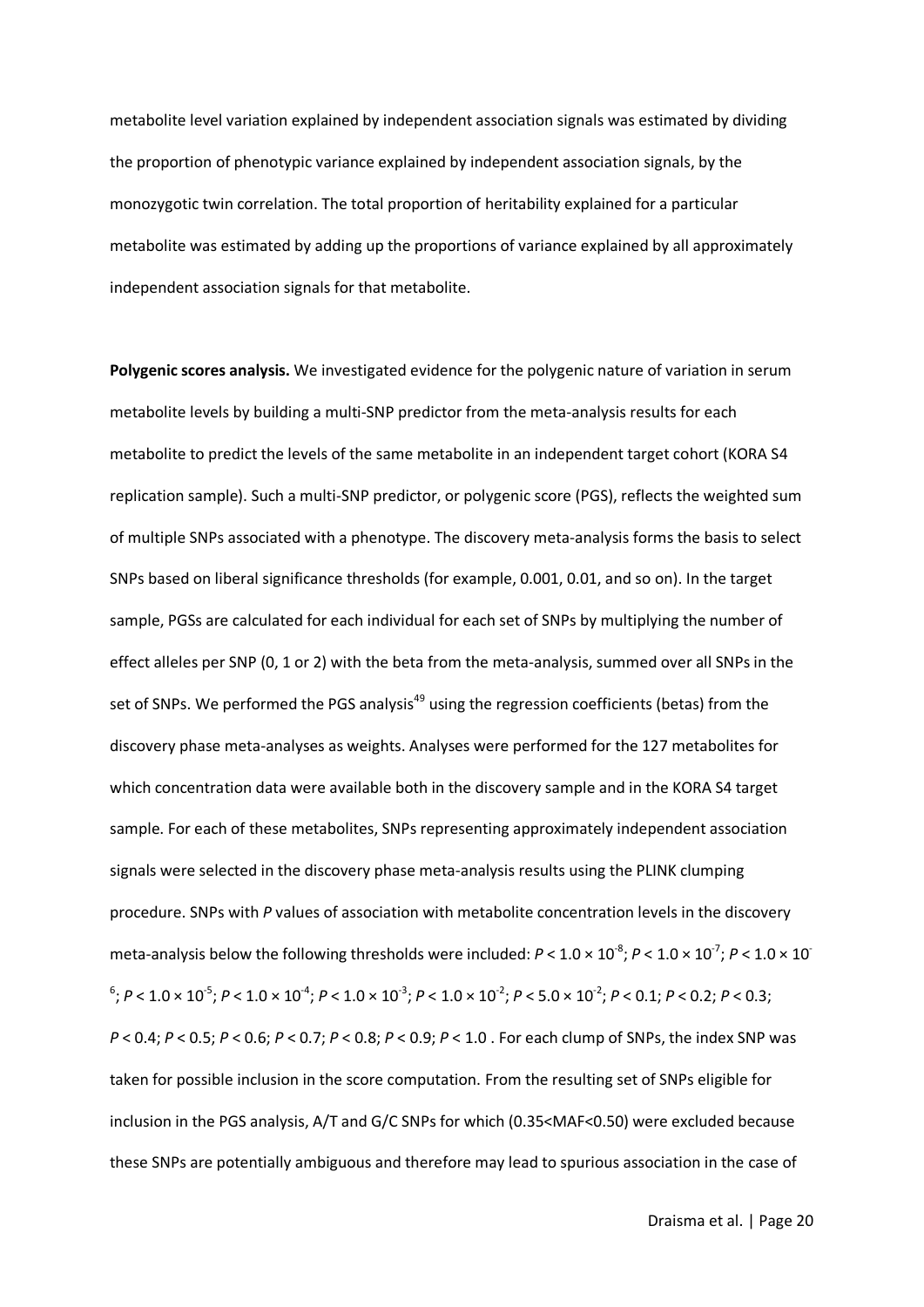strand flips<sup>50</sup>. From the imputed SNP genotype data for the KORA S4 target sample, the SNPs corresponding with the remaining clump index SNPs were selected. A PGS was constructed for each individual in the KORA S4 replication sample using the '--score' procedure as implemented in PLINK v. 1.07 (http://pngu.mgh.harvard.edu/~purcell/plink/profile.shtml). The resulting PGS was included as a covariate in a multiple linear regression analysis that was similar to the regression that was carried out in the primary single SNP-based genome-wide association analysis:

## **y** =  $\alpha + \beta_1$ **PGS** +  $\beta_2$ **age** +  $\beta_3$ **sex** +  $\beta_4$  (**study** - **specific covariates**)

, where **y** represents log(metabolite) values, and the study-specific covariates include adjustments for *e.g.* population stratification (and thus  $\beta_4$  can be a vector). The Biocrates metabolite values were obtained and preprocessed using the same methods as described for the primary GWA in the Section "Biocrates metabolite quantification". The proportion of variance explained by the PGSs was assessed by comparing the raw (*i.e.*, unadjusted)  $R^2$  values for the 'full' model (*i.e.*, a model including the genetic score as a covariate) with the raw  $R^2$  values when fitting a 'reduced' model that did not include the genetic score as a covariate<sup>51</sup>. The significance of the association of the polygenic scores with serum metabolite levels was estimated on the basis of the  $P$  value of association for  $\beta_1$ according to the full model.

**EQTL analyses.** Data from two independent samples originating from the United Kingdom, the Netherlands, and Estonia (the Dutch NTR-NESDA sample and the Fehrmann-EGCUT sample) were used for *cis*- and *trans*-eQTL mapping in whole blood. Details of these analyses, and of the integration of the *cis*-eQTL analysis results with the results from the metabolomics genome-wide meta-analysis, are provided in the Supplementary Methods. We also assessed the overlap of lead metabolomic SNPs with *cis*-eQTL signals in liver as catalogued in the GTEx-eQTL database, following the method of Shin *et al*.<sup>11</sup>: for each lead metabolomic SNP, we retrieved all SNPs with  $r^2$  > 0.8 in the 1000 Genomes Project pilot phase (CEU population). All *cis*-eQTLs within a 1-Mb window centered on the lead SNP were retrieved from the GTEx-eQTL database, and the best eQTL *P* value was noted.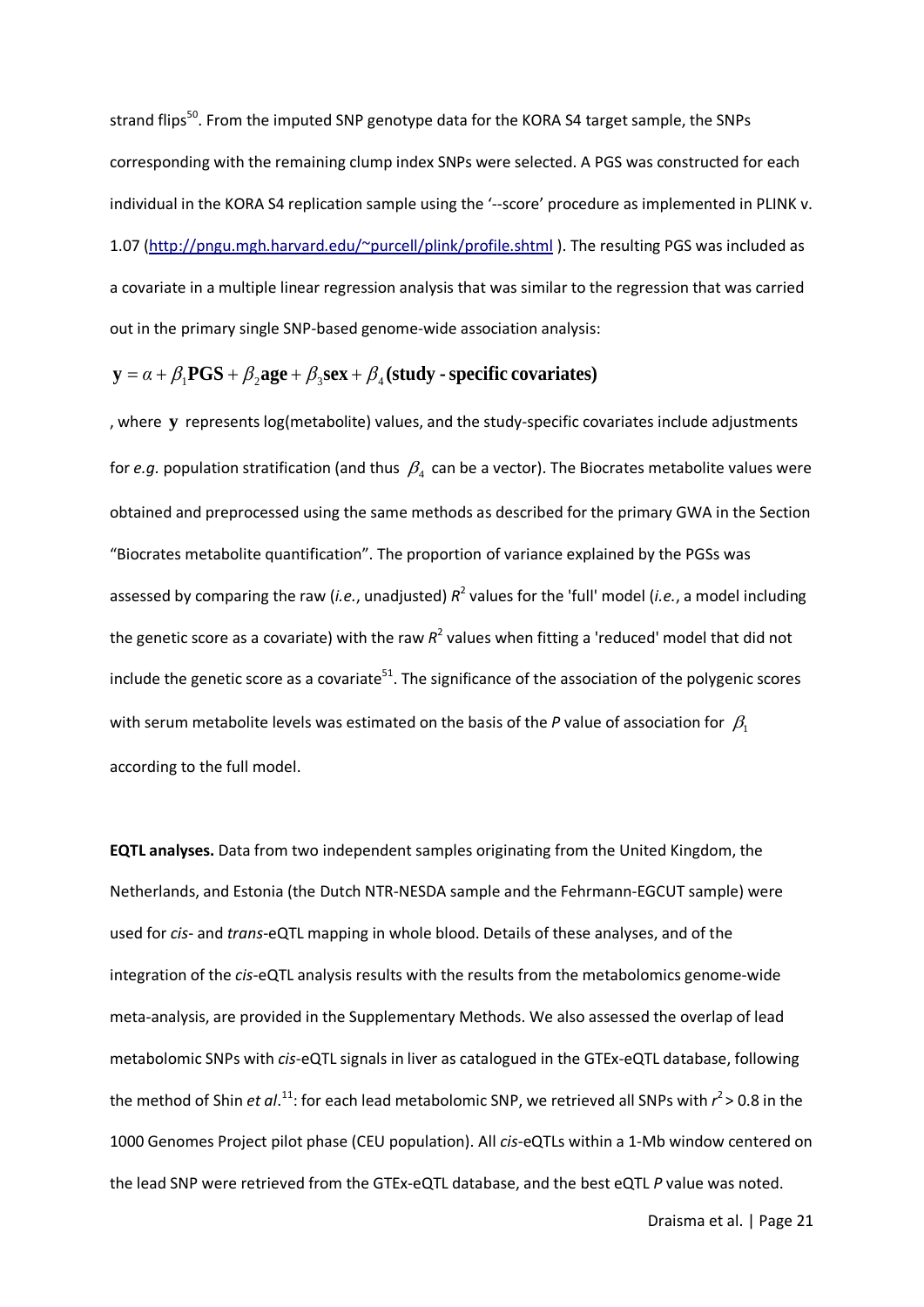The *cis*-eQTL results for which overlap with lead metabolomic SNPs was shown and that displayed association *P* values < 0.001 are given in Supplementary Data 7.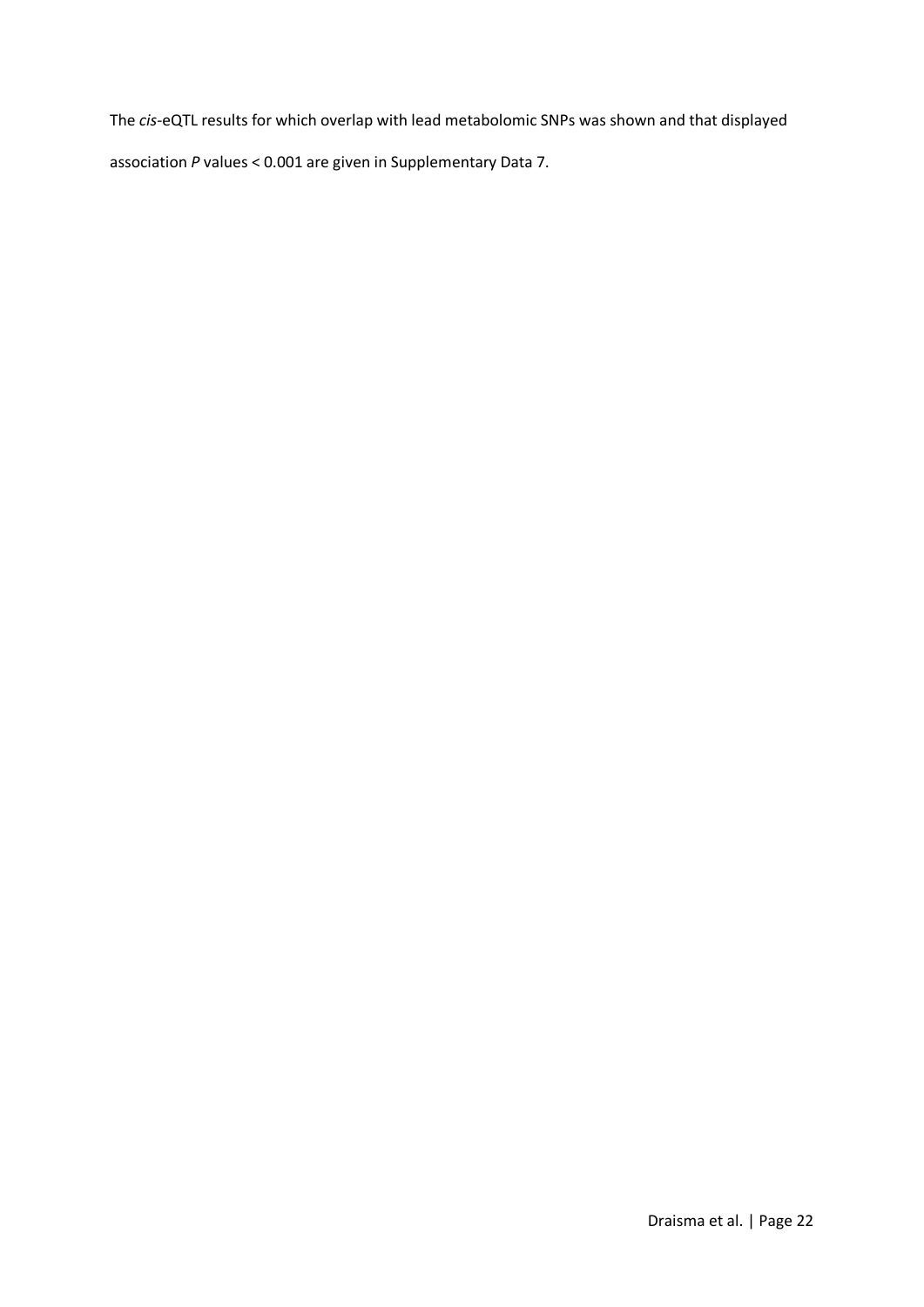## **References**

- 1 Suhre, K. & Gieger, C. Genetic variation in metabolic phenotypes: study designs and applications. *Nat. Rev. Genet.* **13,** 759-769 (2012).
- 2 Suhre, K. *et al.* Human metabolic individuality in biomedical and pharmaceutical research. *Nature* **477,** 54-60 (2011).
- 3 Nicholson, G. *et al.* A genome-wide metabolic QTL analysis in Europeans implicates two loci shaped by recent positive selection. *PLoS Genet.* **7,** e1002270 (2011).
- 4 Illig, T. *et al.* A genome-wide perspective of genetic variation in human metabolism. *Nat. Genet.* **42,** 137-141 (2010).
- 5 Gieger, C. *et al.* Genetics meets metabolomics: a genome-wide association study of metabolite profiles in human serum. *PLoS Genet.* **4,** e1000282 (2008).
- 6 Demirkan, A. *et al.* Genome-wide association study identifies novel loci associated with circulating phospho- and sphingolipid concentrations. *PLoS Genet.* **8,** e1002490 (2012).
- 7 Hicks, A. A. *et al.* Genetic determinants of circulating sphingolipid concentrations in European populations. *PLoS Genet.* **5,** e1000672 (2009).
- 8 Tukiainen, T. *et al.* Detailed metabolic and genetic characterization reveals new associations for 30 known lipid loci. *Hum. Mol. Genet.* **21,** 1444-1455 (2012).
- 9 Kettunen, J. *et al.* Genome-wide association study identifies multiple loci influencing human serum metabolite levels. *Nat. Genet.* **44,** 269-276 (2012).
- 10 Rhee, E. P. *et al.* A genome-wide association study of the human metabolome in a community-based cohort. *Cell Metab.* **18,** 130-143 (2013).
- 11 Shin, S. Y. *et al.* An atlas of genetic influences on human blood metabolites. *Nat. Genet.* **46,** 543-550 (2014).
- 12 Yu, B. *et al.* Genetic determinants influencing human serum metabolome among African Americans. *PLoS Genet.* **10,** e1004212 (2014).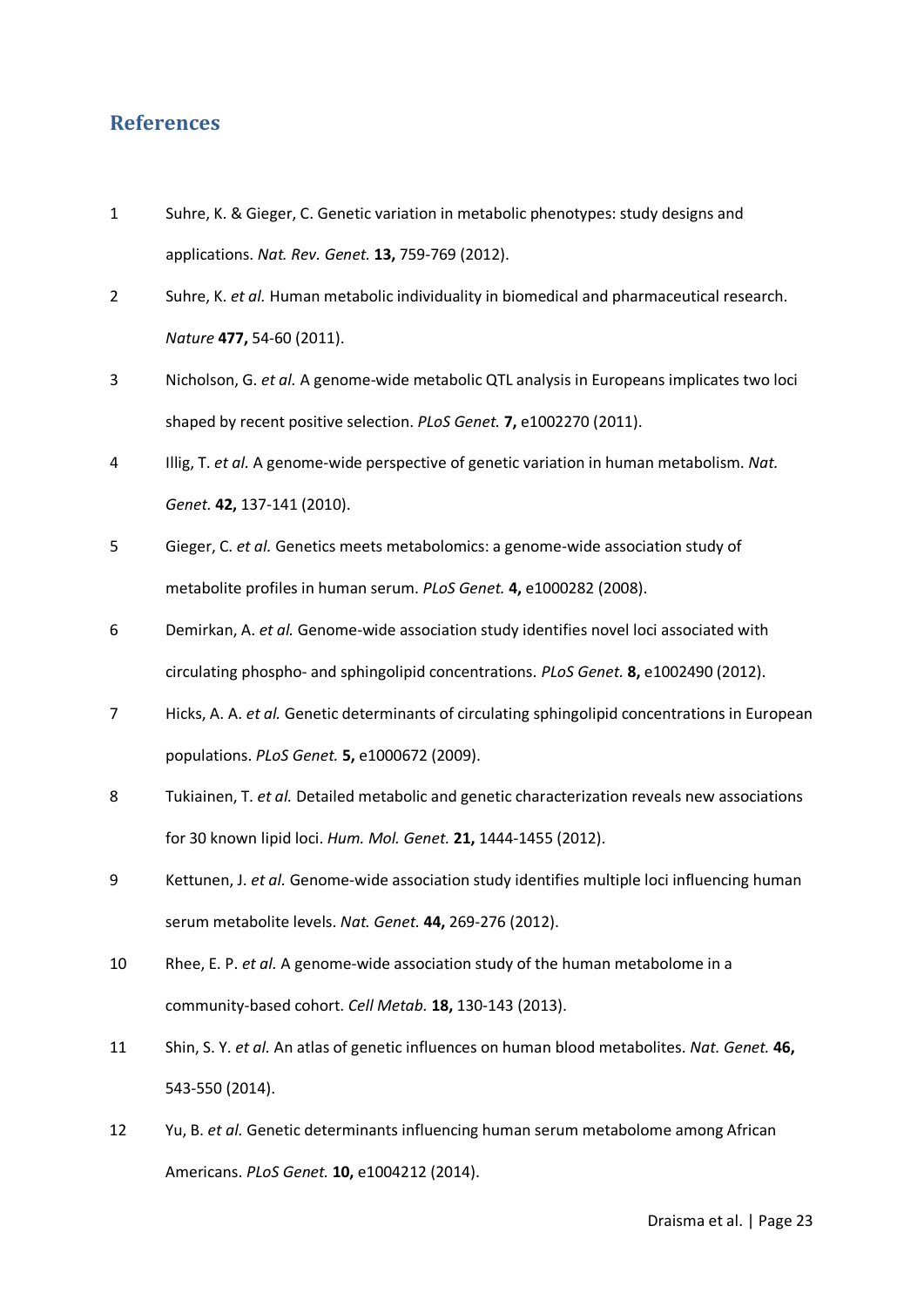- 13 Draisma, H. H. *et al.* Familial resemblance for serum metabolite concentrations. *Twin Res. Hum. Genet.* **16,** 948-961 (2013).
- 14 Itzkovitz, B. *et al.* Functional characterization of novel mutations in GNPAT and AGPS, causing rhizomelic chondrodysplasia punctata (RCDP) types 2 and 3. *Hum. Mutat.* **33,** 189-197 (2012).
- 15 Gertow, K. *et al.* Fatty acid handling protein expression in adipose tissue, fatty acid composition of adipose tissue and serum, and markers of insulin resistance. *Eur. J. Clin. Nutr.* **60,** 1406-1413 (2006).
- 16 Phillips, C. M. *et al.* Gene-nutrient interactions with dietary fat modulate the association between genetic variation of the ACSL1 gene and metabolic syndrome. *J. Lipid. Res.* **51,** 1793- 1800 (2010).
- 17 Aouida, M., Poulin, R. & Ramotar, D. The human carnitine transporter SLC22A16 mediates high affinity uptake of the anticancer polyamine analogue bleomycin-A5. *J. Biol. Chem.* **285,** 6275-6284 (2010).
- 18 Bray, J. *et al.* Influence of pharmacogenetics on response and toxicity in breast cancer patients treated with doxorubicin and cyclophosphamide. *Br. J. Cancer* **102,** 1003-1009 (2010).
- 19 Tang, W. H., Wang, Z., Cho, L., Brennan, D. M. & Hazen, S. L. Diminished global arginine bioavailability and increased arginine catabolism as metabolic profile of increased cardiovascular risk. *J. Am. Coll. Cardiol.* **53,** 2061-2067 (2009).
- 20 Tripolt, N. J. *et al.* Multifactorial risk factor intervention in patients with Type 2 diabetes improves arginine bioavailability ratios. *Diabet. Med.* **29,** e365-368 (2012).
- 21 Brion, M.-J. A. B., B.; Visscher, P.M.; Davey Smith, G. Beyond the single SNP: emerging developments in Mendelian randomization in the "omics" era. *Curr. Epidemiol. Rep.* **1,** 228- 236 (2014).
- 22 Schunkert, H. *et al.* Large-scale association analysis identifies 13 new susceptibility loci for coronary artery disease. *Nat. Genet.* **43,** 333-338 (2011).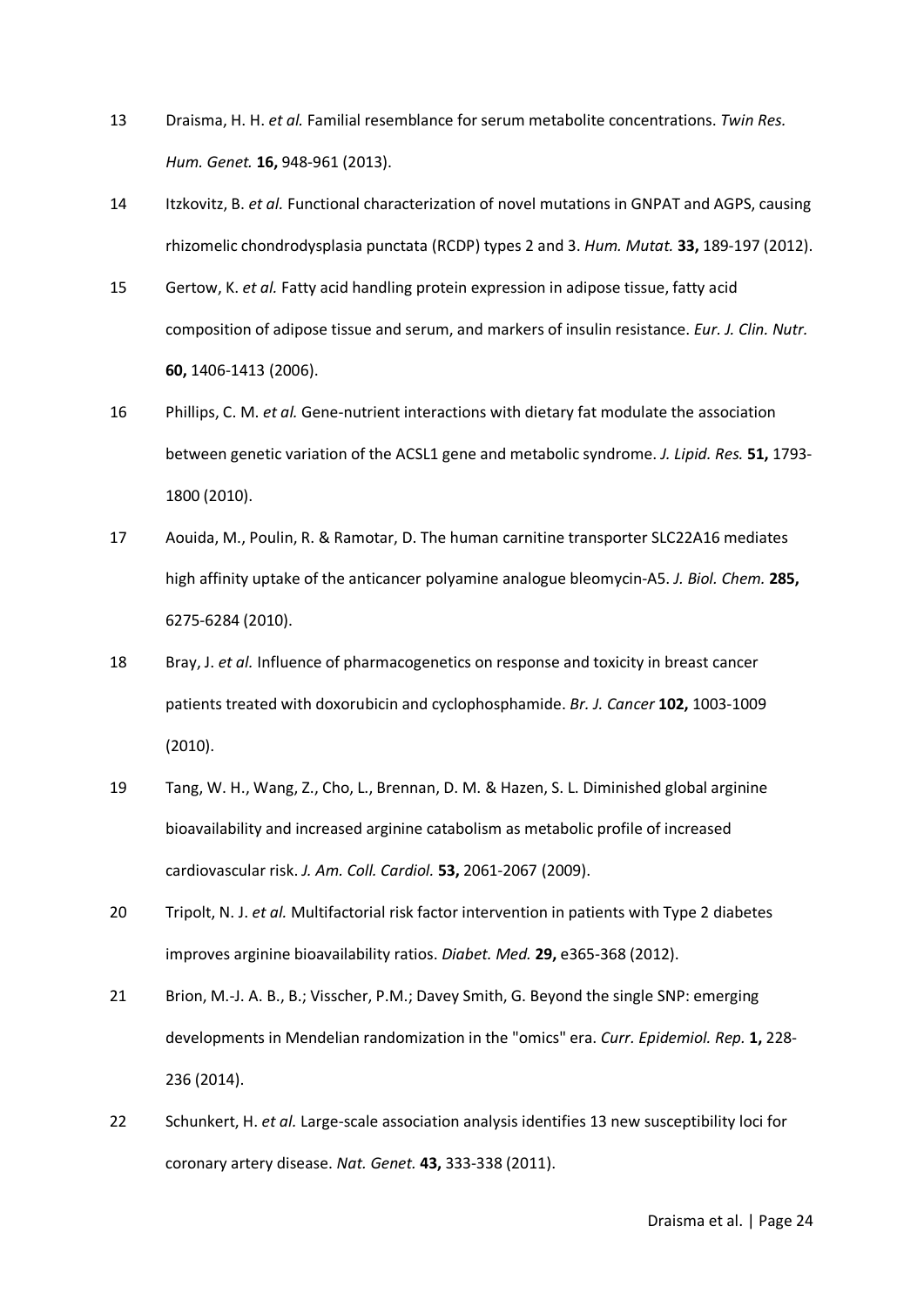- 23 Dharuri, H. *et al.* Genetics of the human metabolome, what is next? *Biochim. Biophys. Acta* **1842,** 1923-1931 (2014).
- 24 Römisch-Margl, W. *et al.* Procedure for tissue sample preparation and metabolite extraction for high-throughput targeted metabolomics. *Metabolomics* **8,** 133-142 (2012).
- 25 U.S. Department of Health and Human Services, F. a. D. A., Center for Drug Evaluation and Research (CDER), Center for Veterinary Medicine (CVM). (2001).
- 26 Mittelstrass, K. *et al.* Discovery of sexual dimorphisms in metabolic and genetic biomarkers. *PLoS Genet.* **7,** e1002215 (2011).
- 27 Goek, O. N. *et al.* Serum metabolite concentrations and decreased GFR in the general population. *Am. J. Kidney Dis.* **60,** 197-206 (2012).
- 28 *R: A language and environment for statistical computing*. (R Foundation for Statistical Computing, 2012).
- 29 Frazer, K. A. *et al.* A second generation human haplotype map of over 3.1 million SNPs. *Nature* **449,** 851-861 (2007).
- 30 Willer, C. J., Li, Y. & Abecasis, G. R. METAL: fast and efficient meta-analysis of genomewide association scans. *Bioinformatics* **26,** 2190-2191 (2010).
- 31 Mägi, R. & Morris, A. P. GWAMA: software for genome-wide association meta-analysis. *Bmc Bioinformatics* **11,** 288 (2010).
- 32 Pe'er, I., Yelensky, R., Altshuler, D. & Daly, M. J. Estimation of the multiple testing burden for genomewide association studies of nearly all common variants. *Genet. Epidemiol.* **32,** 381- 385 (2008).
- 33 Li, J. & Ji, L. Adjusting multiple testing in multilocus analyses using the eigenvalues of a correlation matrix. *Heredity (Edinb)* **95,** 221-227 (2005).
- 34 Purcell, S. *et al.* PLINK: a tool set for whole-genome association and population-based linkage analyses. *Am. J. Hum. Genet.* **81,** 559-575 (2007).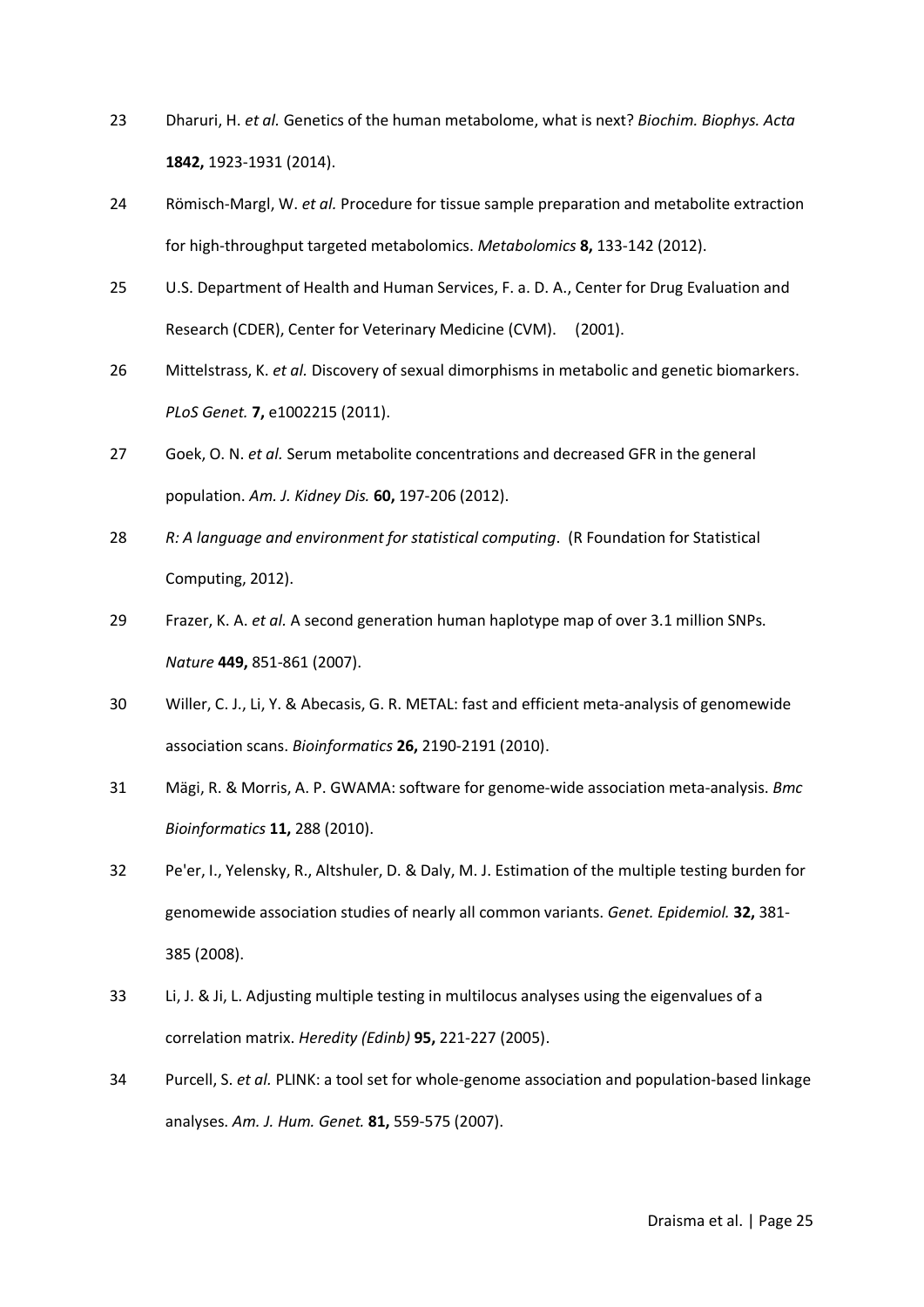- 35 Yang, J., Lee, S. H., Goddard, M. E. & Visscher, P. M. GCTA: a tool for genome-wide complex trait analysis. *Am. J. Hum. Genet.* **88,** 76-82 (2011).
- 36 Cornelis, M. C. *et al.* Genome-wide meta-analysis identifies six novel loci associated with habitual coffee consumption. *Mol. Psychiatry* doi: 10.1038/mp.2014.1107 (2014).
- 37 Peden, J. F. & Farrall, M. Thirty-five common variants for coronary artery disease: the fruits of much collaborative labour. *Hum. Mol. Genet.* **20,** R198-205 (2011).
- 38 Deloukas, P. *et al.* Large-scale association analysis identifies new risk loci for coronary artery disease. *Nat. Genet.* **45,** 25-33 (2013).
- 39 Pruim, R. J. *et al.* LocusZoom: regional visualization of genome-wide association scan results. *Bioinformatics* **26,** 2336-2337 (2010).
- 40 Van Rossum, G. Python tutorial. (Centrum voor Wiskunde en Informatica (CWI), Amsterdam, 1995).
- 41 Hindorff, L. A. *et al.* Potential etiologic and functional implications of genome-wide association loci for human diseases and traits. *Proc. Natl. Acad. Sci. U.S.A.* **106,** 9362-9367 (2009).
- 42 Kamburov, A. *et al.* ConsensusPathDB: toward a more complete picture of cell biology. *Nucleic Acids Res.* **39,** D712-717 (2011).
- 43 Magrane, M. & Consortium, U. UniProt Knowledgebase: a hub of integrated protein data. *Database (Oxford)* **2011,** bar009 (2011).
- 44 McKusick, V. *Mendelian Inheritance in Man; A Catalog of Human Genes and Genetic Disorders*. (Johns Hopkins University Press, 1998).
- 45 Ashburner, M. *et al.* Gene ontology: tool for the unification of biology. The Gene Ontology Consortium. *Nat. Genet.* **25,** 25-29 (2000).
- 46 Saier, M. H., Tran, C. V. & Barabote, R. D. TCDB: the Transporter Classification Database for membrane transport protein analyses and information. *Nucleic Acids Res.* **34,** D181-D186 (2006).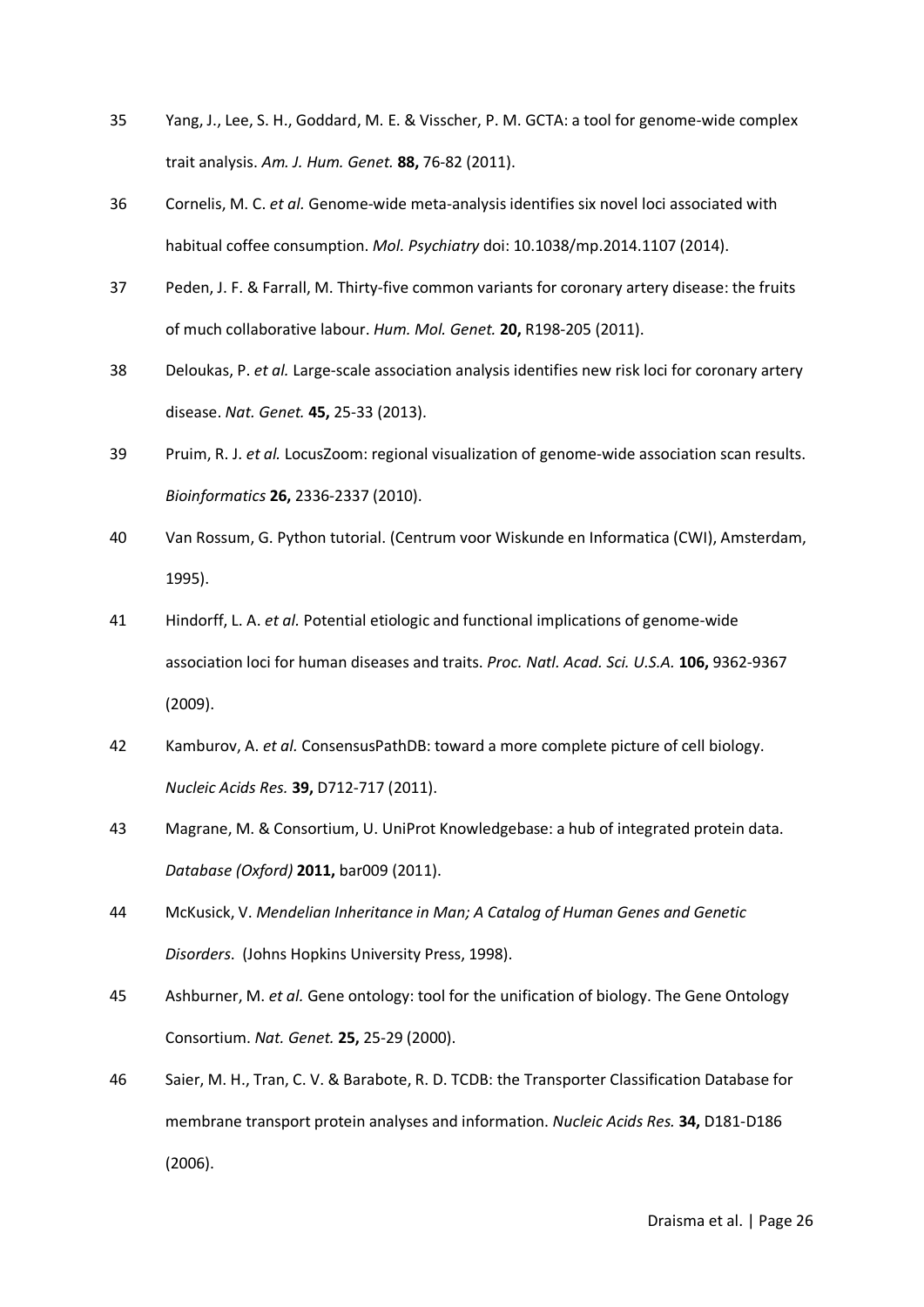- 47 Gasteiger, E. *et al.* ExPASy: the proteomics server for in-depth protein knowledge and analysis. *Nucleic Acids Res.* **31,** 3784-3788 (2003).
- 48 Kanehisa, M. & Goto, S. KEGG: kyoto encyclopedia of genes and genomes. *Nucleic Acids Res.* **28,** 27-30 (2000).
- 49 Purcell, S. M. *et al.* Common polygenic variation contributes to risk of schizophrenia and bipolar disorder. *Nature* **460,** 748-752 (2009).
- 50 Demirkan, A. *et al.* Genetic risk profiles for depression and anxiety in adult and elderly cohorts. *Mol. Psychiatry* **16,** 773-783 (2011).
- 51 Berndt, S. I. *et al.* Genome-wide meta-analysis identifies 11 new loci for anthropometric traits and provides insights into genetic architecture. *Nat. Genet.* **45,** 501-512 (2013).
- 52 Shannon, P. *et al.* Cytoscape: a software environment for integrated models of biomolecular interaction networks. *Genome Res.* **13,** 2498-2504 (2003).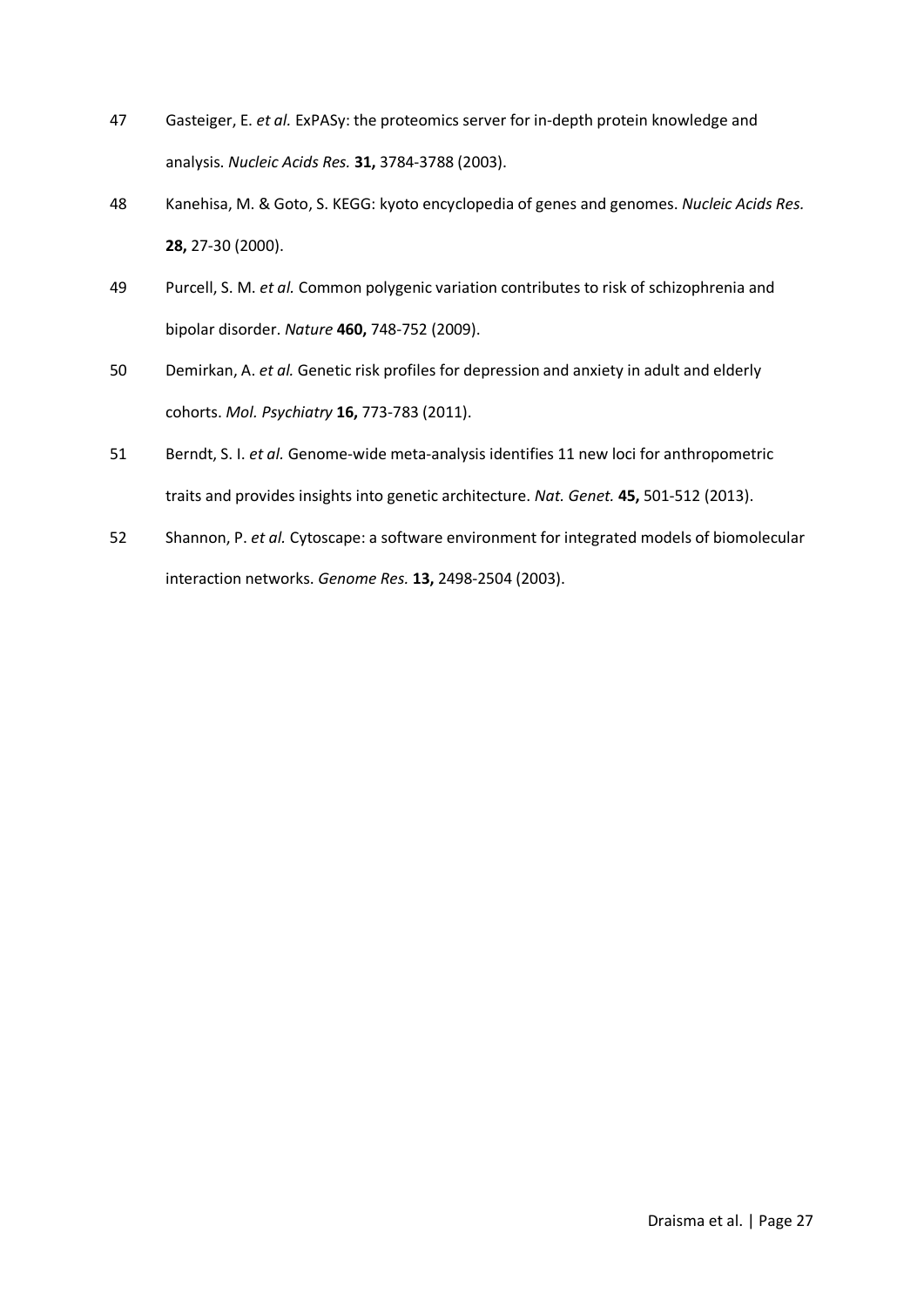#### **ACKNOWLEDGEMENTS**

We thank all participants. This research was supported by The European Community's Seventh Framework Programme (FP7/2007-2013), ENGAGE Consortium, grant agreement HEALTH-F4-2007- 201413. The Cooperative Health Research in the Region Augsburg (KORA) study was supported by the Helmholtz Zentrum München – German Research Center for Environmental Health, which is funded by the German Federal Ministry of Education and Research (BMBF) and by the State of Bavaria. KORA research was supported within the Munich Center of Health Sciences (MC-Health), Ludwig-Maximilians-Universität, as part of LMUinnovativ. This work was financed by the German National Genome Research Network (NGFN; NGFNPlus, project number 01GS0834). Karsten Suhre is supported by Biomedical Research Program funds at Weill Cornell Medical College in Qatar, funded by the Qatar Foundation. The Estonian Genome Center of University of Tartu (EGCUT) received support from Estonian Government IUT20-60, IUT24-6, Estonian Research Roadmap through the Estonian Ministry of Education and Research (3.2.0304.11-0312), Center of Excellence in Genomics (EXCEGEN), Development Fund from the University of Tartu (SP1GVARENG), an EFSD New Horizons grant and the US National Institute of Health [R01DK075787]. We acknowledge EGCUT personnel, especially Mr. V. Soo. Data analyses were carried out in part in the High Performance Computing Center of the University of Tartu. TwinsUK receives support from the National Institute for Health Research (NIHR) Clinical Research Facility at Guy's & St Thomas' NHS Foundation Trust and NIHR Biomedical Research Centre based at Guy's and St Thomas' NHS Foundation Trust and King's College London. The Netherlands Twin Register (NTR) was funded by the Netherlands Organization for Scientific Research (NWO: MagW/ZonMW grants 904-61-090; 985-10-002; 904-61-193; 480-04-004; 400-05-717; Middelgroot-911-09-032; 56-464-14192); Center for Medical Systems Biology (CMSB); Netherlands Bioinformatics Centre/BioAssist/RK(2008.024); Biobanking and Biomolecular Resources Research Infrastructure (BBMRI)–NL (184.021.007); and the European Science Council (ERC-230374). Harmen Draisma is supported by an EMGO+ Fellowship. This work was carried out on the Dutch national e-infrastructure with the support of SURF Foundation. The Erasmus Rucphen Family study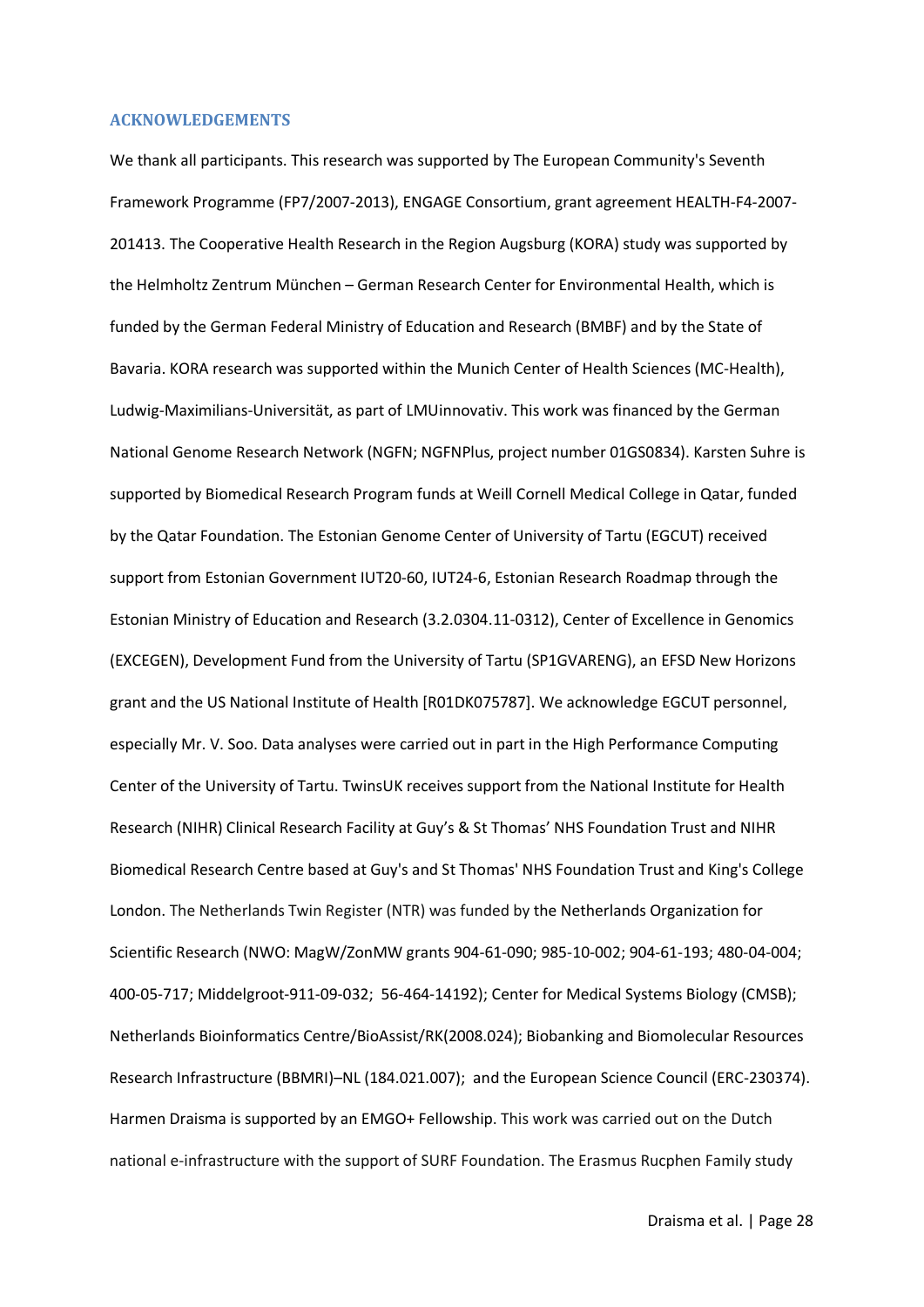(ERF) is grateful to Petra Veraart for her help in genealogy, Jeannette Vergeer for supervision of the laboratory work and Peter Snijders for help in data collection. ERF was supported by grants from NWO, Erasmus MC and CMSB. For the Queensland Institute of Medical Research (QIMR) cohort, serum metabolite level assessment was co-funded by the European Community's Seventh Framework Programme (FP7/2007-2013), ENGAGE project, grant agreement HEALTH-F4-2007- 201413 and NHMRC-European Union Collaborative Research Grant 496739.

#### **AUTHOR CONTRIBUTIONS**

**Jointly supervised research:** A.I., J.T.B., M.M., B.W.P., K.W.v.D., P.A.C.H., K.Strauch, G.J.B.v.O., T.I., J.T.B., M.M., M.I.M., C.G., A.I. and D.I.B. **Contributed reagents/materials/analysis tools:** N.A., A.J.M.C., P.E.S., H.-J.W., L.F., J.J.H., G.W. and D.R.N. **Conceived and designed the experiments:** C.M.v.D., C.G. and D.I.B. **Performed statistical analysis:** E.M.v.L., S.B., H.H.M.D., R.P., M.K., R.J., A.- K.P. and J.B.v.K. **Performing metabolomics measurements (sample preparation, mass spectrometric measurements, quality assurance):** C.P. and J.A. **Measurements and data quality control:** W.R.-M. **Wrote the paper:** A.D., C.M.v.D., H.H.M.D., R.P., R.J., A.-K.P., J.B.v.K., E.J.C.G., D.R.N., K.W.v.D., P.A.C.H., K.Suhre, C.M.v.D. and D.I.B. **Principal Investigator:** T.D.S., A.M., P.E.S., K.W.v.D., P.A.C.H., K.Strauch, N.G.M., G.J.B.v.O., T.I., C.M.v.D. and D.I.B. **Analysed data:** I.Y., A.A.M.V., M.B., H.H.M.D., R.P., M.K., R.J., A.-K.P., T.H., G.Z., A.D., T.E., J.B.v.K., H.D. and K.Suhre **Genotyping:** T.E. **Directed wet lab:** G.W.M. **Directed biochemistry:** J.B.W. **Managed samples:** A.K.H.

#### **COMPETING FINANCIAL INTERESTS**

The authors do not declare competing financial interests: details are available in the online version of the paper.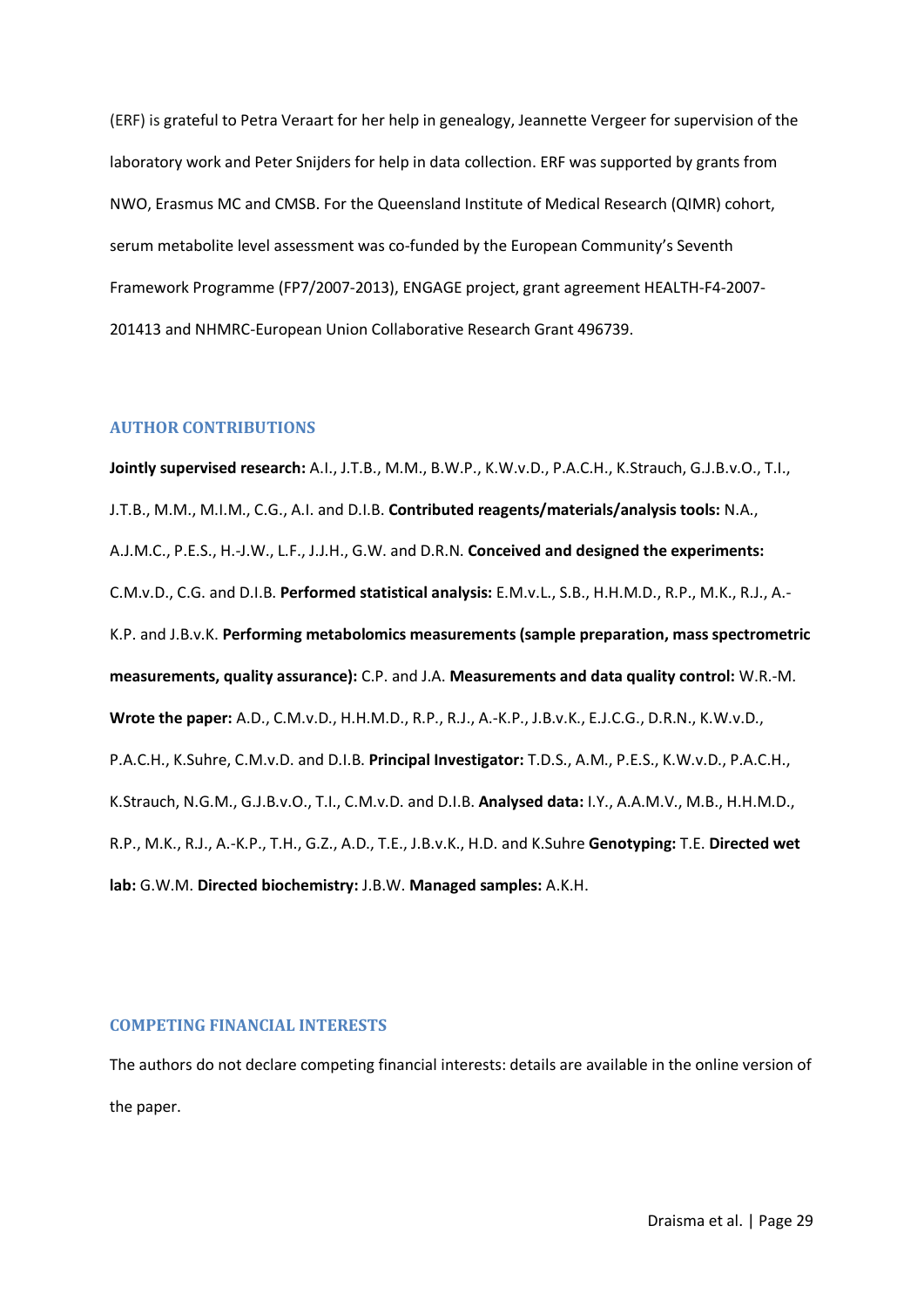Please deposit all novel sequence/SNP data generated in this work in a public repository and make sure the accession codes are provided before resubmission. Please see our policies on public data deposition **http://www.nature.com/authors/policies/availability.html** Please list the accession codes in the following format:

#### ACCESSION CODES

The full meta-analysis results for all metabolites are available at www.tweelingenregister.org/engagebiocratesgwama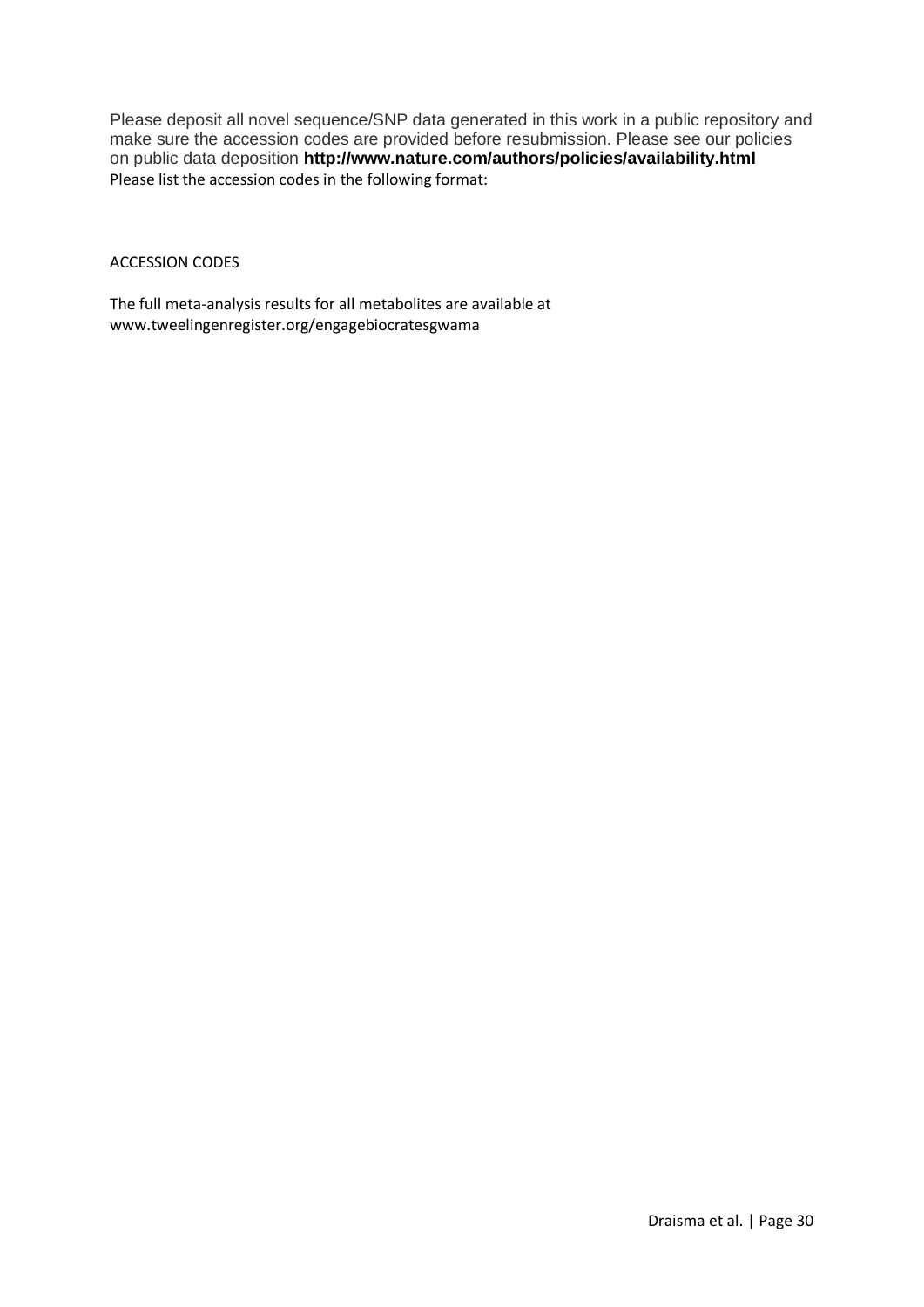## **Figure legends**

**Figure 1.** Manhattan plots for all metabolites targeted by the Biocrates AbsoluteIDQ p150 kit ( $N$ =[1497, 7478]). These plots graphically display the *P* values for significant (*Z*-test  $P < 1.09 \times 10^{-9}$ ) SNP-metabolite associations in the discovery phase in the current study. Panel (**a**) provides a threedimensional view; orthogonal projections are given in panels (**b**) and (**c**). SNPs are arranged according to genomic location along the 'chromosome' axes. The ordering of the metabolites along the 'metabolite index' axes is equal in both panels (**a**) and (**c**), and equal to that in Supplementary Table 3. In panels (**a**) and (**b**), all data points are displayed semi-transparent and therefore opaque regions in the plot indicate clusters of significant associations. In panel (**b**), loci are identified by most plausible causal gene or, if no plausible genes found, by nearest gene. Where multiple plausible genes could be identified at the locus (possibly for different metabolites), the gene names are separated by an underscore ("") in the locus name. In panel (c), the size of the markers scales linearly with -log<sub>10</sub>(P value). This Figure is also supplied as a movie (see Supplementary Movie 1).

Figure 2. Associations between loci and metabolites detected in stage 1 meta-analysis in the current study (*N*=[1588, 7478]). Loci significantly associated with at least one metabolite are depicted as grey circles. Biochemical classes (see Supplementary Table 3) of the metabolites (hexagons) are indicated by node colors: green, acylcarnitines; blue, amino acids; purple, glycerophospholipids; yellow, sphingolipids. Arrows point from each locus to the associated metabolite(s); arrow widths scale linearly with -log<sub>10</sub>(association *P* value). Grey arrows denote previously known associations; red arrows denote associations that were newly discovered on the basis of stage 1 meta-analysis in the current study (*i.e.*, either associations with new SNPs for serum metabolite levels, or an association of a known SNPs with a new metabolite with respect to 11 previous GWA studies for serum metabolite levels<sup>2-12</sup>). Loci are identified by most plausible causal gene or, if no plausible genes found, by nearest gene. Where multiple plausible genes could be identified at the locus (possibly for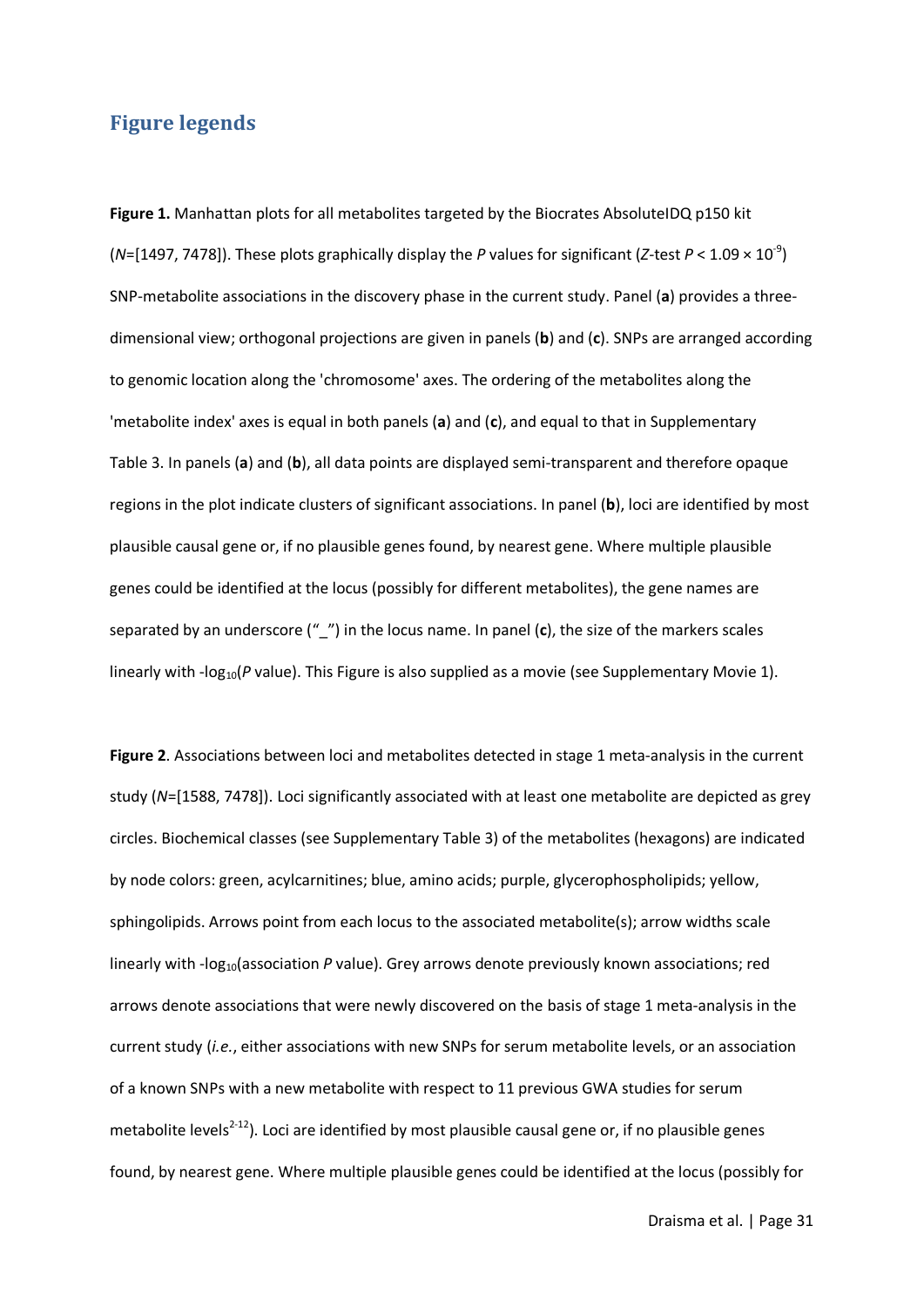different metabolites), the gene names are separated by an underscore ("\_") in the locus name. At this significance threshold ( $P=1.09 \times 10^{-9}$ ), the locus-metabolite association network separates into 12 connected components or disconnected sub-networks, each including metabolites from maximally two chemical classes. This figure was created using Cytoscape<sup>52</sup>.

**Figure 3.** Decomposition of variation in serum metabolite levels. This figure displays the proportions of variance in serum metabolite level explained by significantly associated SNPs; heritability not explained by significantly associated SNPs; and unexplained (environmental) variance. Seventy-six metabolites are included for which both heritability estimates (monozygotic twin correlations taken from reference<sup>13</sup>; N=181 pairs; Pearson correlation) were available, and that displayed genome- and metabolome wide associations with SNPs in stage 1 GWA meta-analysis in the current study (*N*=[1588, 7478]). Proportion of variance explained by significantly associated SNPs was estimated as Pearson's phi coefficient squared. Metabolites are grouped according to biochemical class.